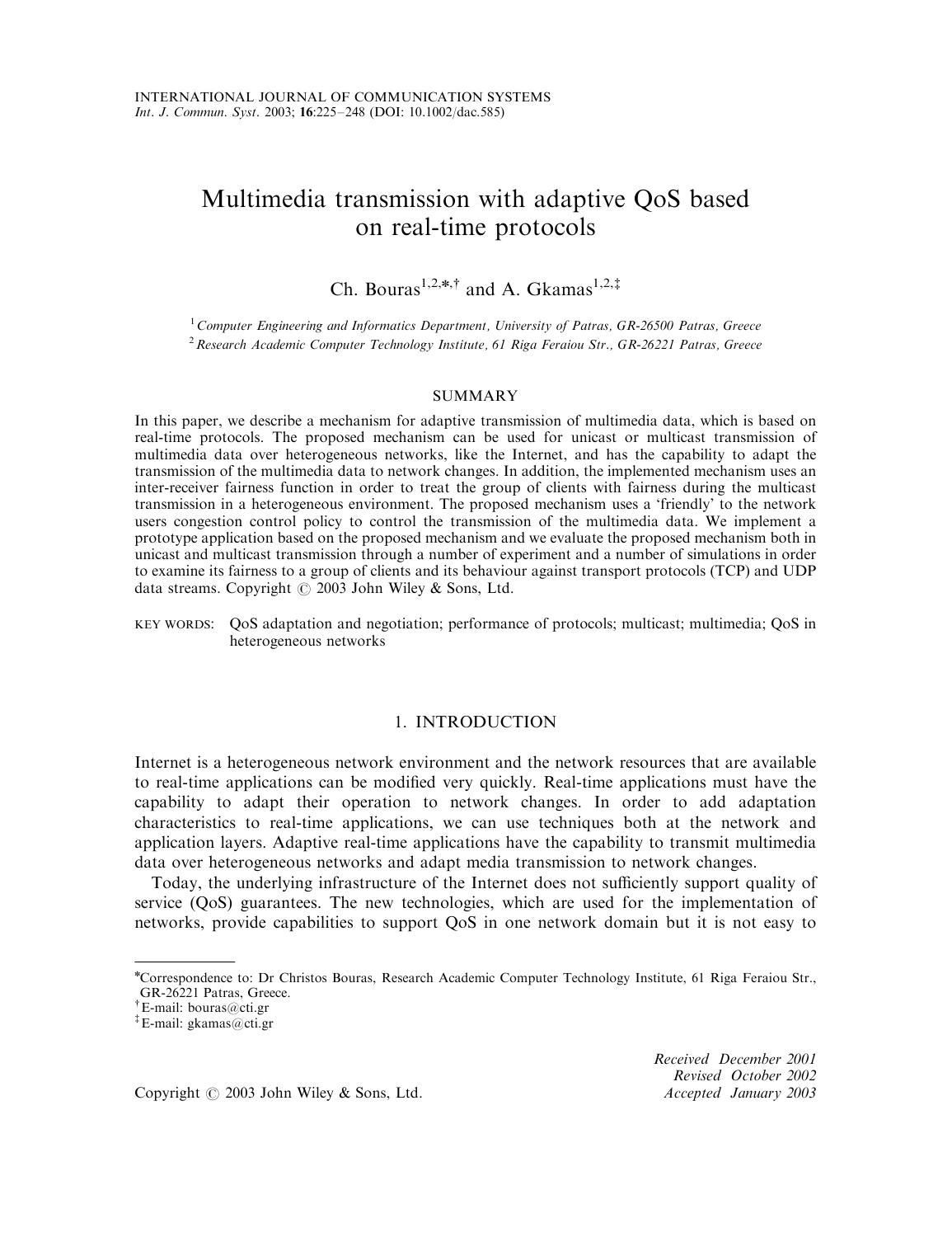implement QoS among various network domains, in order to provide end-to-end QoS to the user. As a result, in the future users may have the capability to request specific end-to-end QoS even over the Internet, but this is not feasible today. In addition, many researchers take the stand that the cost for providing end-to-end QoS is too big, and it is better to invest on careful network design and careful network monitoring, in order to identify and upgrade the congested network links [1].

Multicast transmission of real-time multimedia data is an important component of many current and future emerging Internet applications, like videoconference, distance learning and video distribution. The heterogeneous nature of the Internet makes the multicast transmission of real-time multimedia data a challenge. Different clients of the same multicast multimedia data may have different processing capabilities, different loss tolerance and different bandwidth available in the paths leading to them. Should the server let the client with the least capacity dictate the adaptation? Is it fair the server ignores such a client? Generally speaking the server must treat the group of clients with fairness.

The proposed mechanism uses real-time transmission protocol/real-time control transmission protocol (RTP/RTCP) [2] for the transmission of the multimedia data. The RTP protocol seems to be the de facto standard for the transmission of multimedia data over the Internet and is used both by mbone tools (vit, vat, etc.) and ITU H.323 applications. In addition, RTCP offers capabilities for monitoring the transmission quality of multimedia data. We use RTCP for the implementation of the network monitoring capabilities of the proposed mechanism.

In this paper, we concentrate on the implementation of a mechanism for monitoring the network condition and estimating the appropriate transmission rate for the multimedia data. Initially, we present a unicast transmission mechanism, which we extend in order to support multicast transmission in one multicast stream. The most prominent feature of the proposed adaptive transmission mechanism is that the proposed mechanism provides the most satisfaction to the group of clients, with the current network conditions, and at the same time is trying to provide 'friendly' behaviour to other network applications. In addition, the network monitoring capabilities of the proposed mechanism is based on a combination of parameters in order to determine the network condition. Moreover, all the required modules for the implementation of the adaptive transmission mechanism are located on the server side only. This means that any application that is compatible with the transmission of multimedia data through RTP sessions (for example mbone tools) can access our service and benefit from its adaptive transmission characteristics.

This work is based on the following papers: [3, 4]. The rest of this paper is organized as follows: We present some of the related work in Section 2. In Section 3, we present the architecture of the adaptive transmission mechanism. Section 4 presents the unicast operation of the adaptive transmission mechanism and Section 5 presents the multicast operation of the adaptive transmission mechanism. In Section 6, we present the evaluation of the implemented mechanism both in unicast and multicast transmission. Finally, Section 7 concludes the paper and discusses some of our future work.

# 2. RELATED WORK

The subject of adaptive transmission of multimedia data over networks has engaged researchers all over the world. During the design and the implementation of an adaptive application special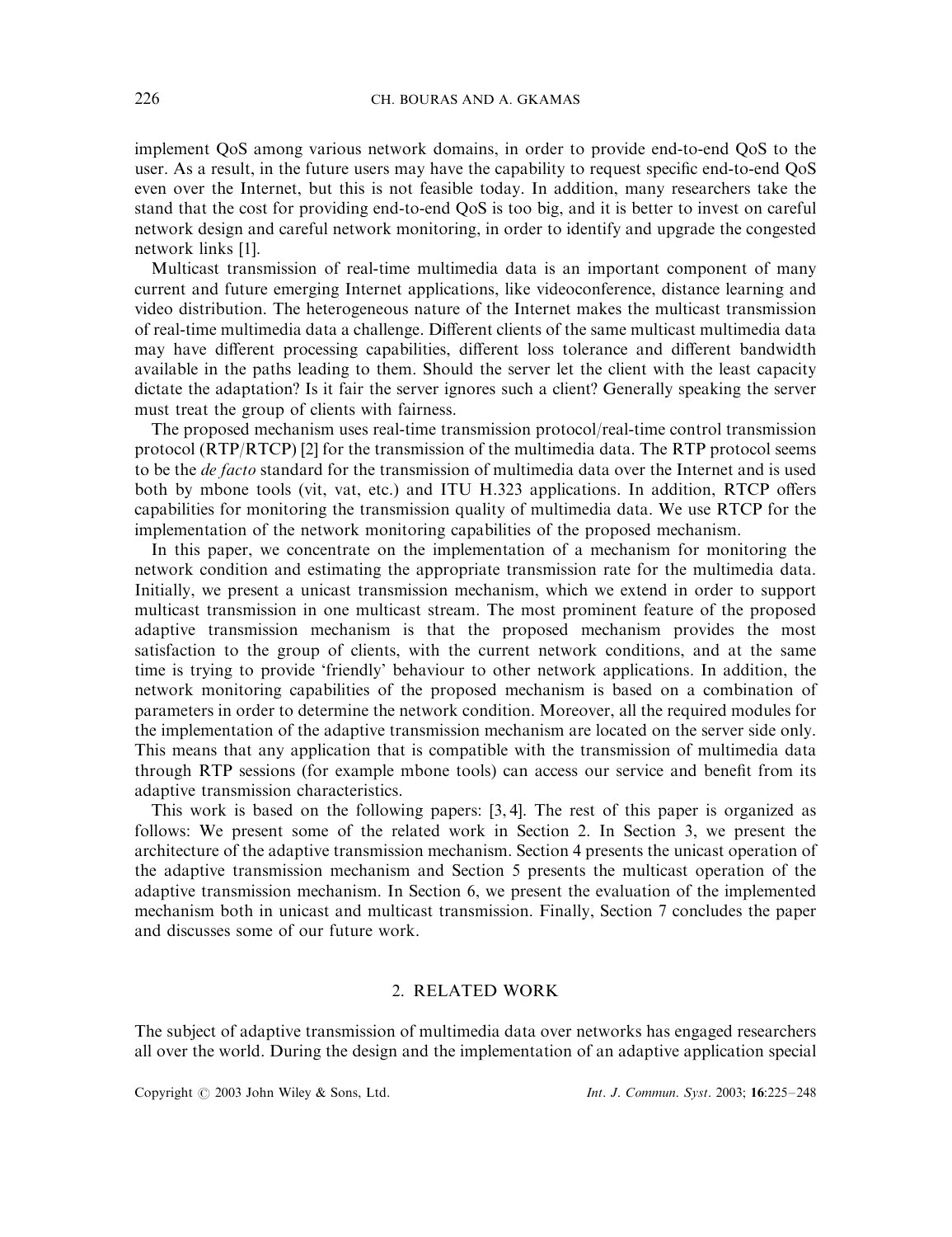attention must be paid to the following critical modules: (1) the module that is responsible for the transmission of the multimedia data, (2) the module that is responsible for monitoring the network conditions and determines the change to the network conditions, (3) the module that is responsible for the adaptation of the multimedia data to the network changes, (4) the module that is responsible for handling the transmission errors during the transmission of the multimedia data. (In this paper, we are not investigating the handling of the transmission errors.)

A common approach for the implementation of adaptive applications is the use of UDP for the transmission of the multimedia data and the use of TCP for the transmission of control information [5, 6]. Another approach for the transmission of the multimedia data is the use of RTP over UDP [7, 8]. For the implementation of the network monitoring module, a common approach is the use of packet loss as an indication of congestion in the network [7, 8]. One other approach for monitoring the network conditions is the use of utilization of the client buffer [6, 9, 10]. An important factor that can be used for monitoring the network conditions, and especially for indication of network congestion, is the use of delay jitter during the transmission of the multimedia data. For the implementation of the adaptation module a common approach is the use of rate shaping [7, 11], the use of layered encoding [10], the use of frame dropping [6, 9] or a combination of the above techniques [12]. The implementation of the adaptation module depends on the encoding method that is used for the transmission of the multimedia data. For example, in order to use the frame dropping technique for the adaptation of an MPEG video stream, a selective frame dropping technique must be used, due to the fact that MPEG video uses inter-frame encoding and some frames contain information relative to other frames. Paper [13] gives a detailed survey of application level adaptation techniques.

It is important for adaptive real-time applications to have 'friendly' behaviour to the dominant transport protocols (TCP) of today's Internet [14]. Paper [15] presents a survey on TCP-friendly congestion control mechanisms.

The multicast transmission of multimedia data over the Internet has to accommodate clients with heterogeneous data reception capabilities. To accommodate heterogeneity, the server may transmit one multicast stream and determine the transmission rate that satisfies most of the clients [2, 7, 16–20, 36, 43], and may transmit multiple multicast streams with different transmission rates, and allocate clients at each stream [21, 22] or may use layered encoding and transmit each layer to a different multicast stream [7, 23–26]. An interesting survey of techniques for multicast multimedia data over the Internet is presented in paper [27].

Single multicast stream approaches have the disadvantage that clients with a low bandwidth link will always get a high-bandwidth stream if most of the other members are connected via a high bandwidth link and the same is true the other way around. This problem can be overcome with the use of a multistream multicast approach. Single multicast stream approaches have the advantages of easy encoder and decoder implementation and simple protocol operation, due to the fact that during the single multicast stream approach there is no need for synchronization of clients' actions (as the multiple multicast streams and layered encoding approaches require). The proposed single multicast stream approach can be used either autonomous or as part of a multistream multicast approach (for the management of each single stream operation). The discussion of the limitation of the single multicast stream approach (compared with multistream multicast approach) is beyond the scope of this paper.

The subject of adaptive multicast of multimedia data over networks with the use of one multicast stream has engaged researchers all over the world. Three approaches can be found in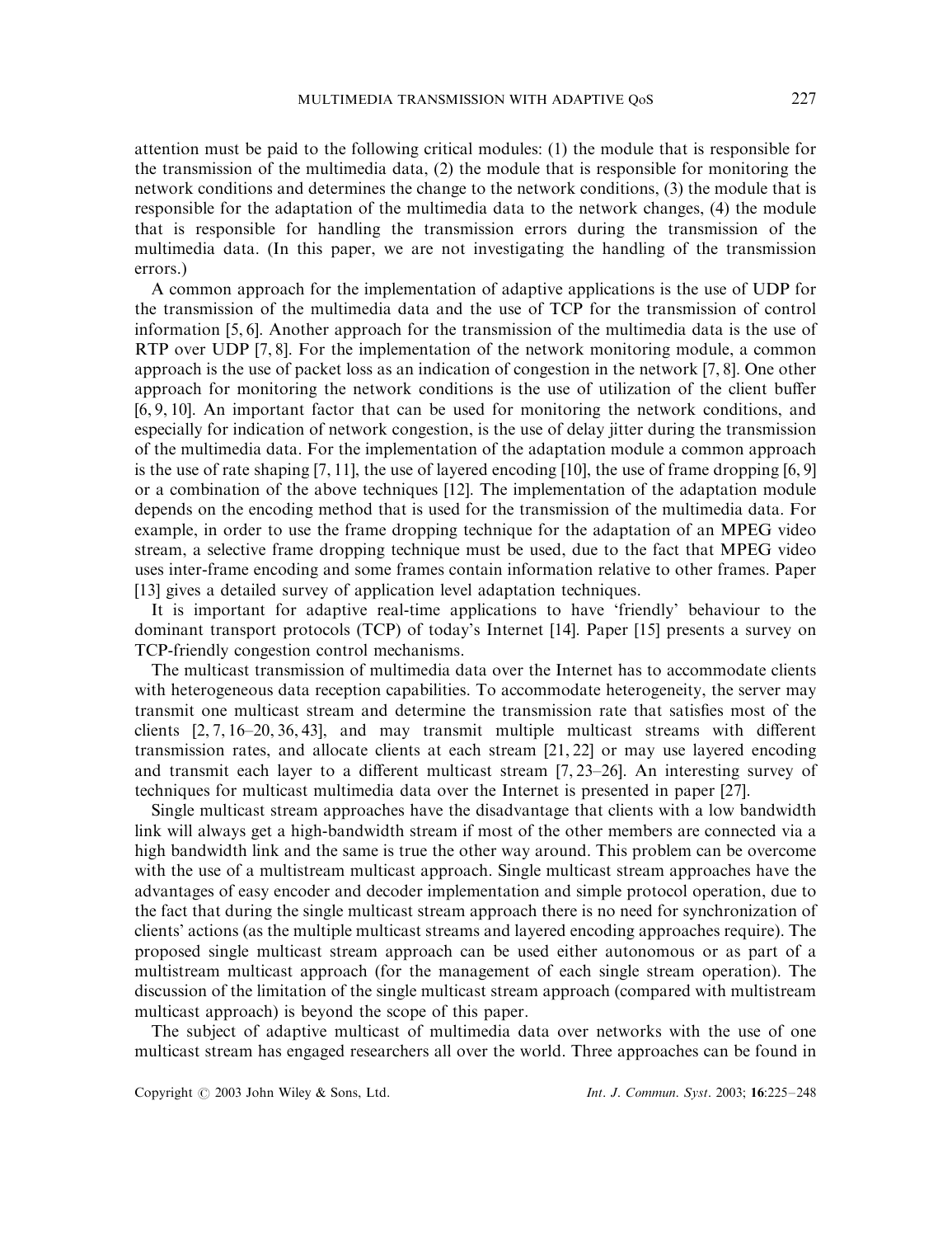the literature for the implementation of the adaptation protocol in a single stream multicast mechanism: equation based [2, 19, 20], network feedback based [7, 16–18] or based on a combination of the above two approaches [28].

## 3. THE ARCHITECTURE OF ADAPTIVE TRANSMISSION MECHANISM

The architecture that we propose for the implementation of the adaptive transmission mechanism is based on the client—server model. Figure 1 shows the architecture of the adaptive transmission mechanism.

The server of the adaptive transmission mechanism consists of the following modules:

- $\bullet$  *Video archive:* Video archive consists of a set of hard disks in which the video files are stored.
- Feedback analysis: This module is responsible for the analysis of feedback information from the network. The role of this module is to determine the network condition based on packet loss rate and jitter information, which are provided by RTCP receiver reports. After the examination of network condition, the feedback analysis module informs the quality adaptation module to adapt the transmission of the video to current network conditions.
- *Quality adaptation*: It is responsible for the adaptation of the video transmission quality, in order to match with the current network condition. This module is based on the rate shaping technique.
- Packet scheduler/server buffer: This module is responsible for the encapsulation of multimedia information in the RTP packets. In addition, this module is responsible for the transmission of the RTP packets in the network. In order to smooth accidental problems to the transmission of the multimedia data from the server to the network, we use an output buffer on the server.

The client of the adaptive transmission mechanism consists of the following modules:

• *Client buffer*: Client buffer is very important component of adaptive applications. The client stores the incoming data to the buffer before starting present data to the user. The presentation of the multimedia data to the user starts only after the necessary amount of the data is stored in the buffer. The capacity of the client buffer depends on the delay jitter during the transmission of the multimedia data. In any case, the capacity of the client



Figure 1. System architecture.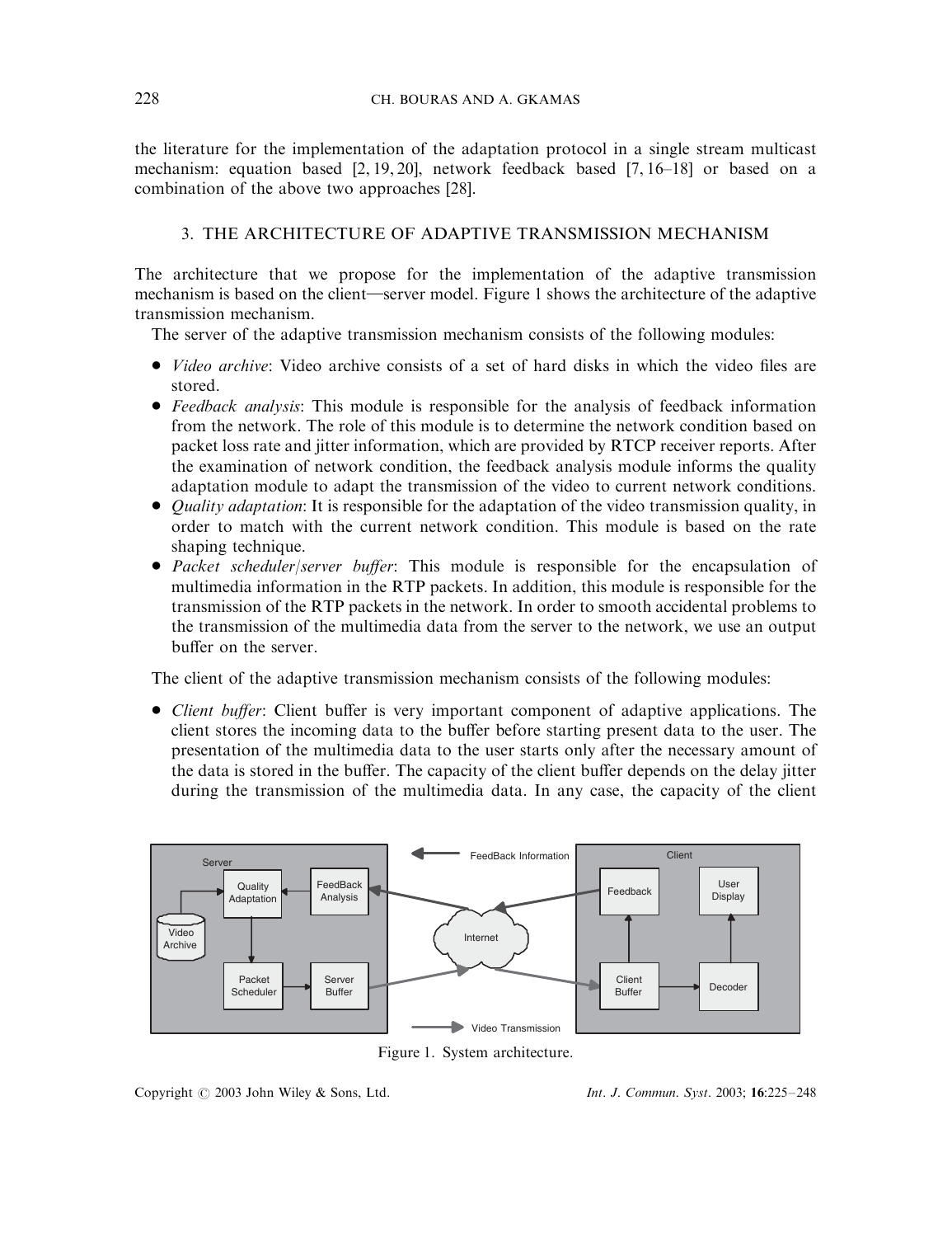buffer must be greater than the maximum delay jitter during the transmission of the data (we measure the buffer capacity and the delay jitter in the same units, for example in seconds).

- $\bullet$  Feedback: This module is responsible for monitoring the transmission quality of the data and informs the server. The monitoring of the transmission quality is based on RTCP receiver reports that the client sends to the server. RTCP receiver reports include information about the packet loss rate and the delay jitter during the transmission of the data. With the above information, the feedback analysis module of the server determines the network's condition.
- Decoder: This module reads the data packets from the client buffer and decodes the encoded multimedia information.
- $\bullet$  User display: It is responsible for the presentation of the multimedia data to the user.

#### 3.1. Feedback from the network

The presentation quality of real-time data depends on the packet loss rate and the delay jitter during the transmission over the network. In addition, packet losses or rapid increases of delay jitter may be considered as an indication of problems during the transmission of the data over the network. In such cases, the adaptive transmission mechanism must adapt the transmission of the data in order to avoid phenomena like network congestion.

Packet loss rate is defined as the fraction of the total transmitted packets that did not arrive at the client. In today's networks the main reason of packet losses is congestion. It is difficult to define delay jitter. Some researchers define delay jitter as the difference between the maximum and the minimum delay during the transmission of the packets for a period of time. Some other researchers define delay jitter as the maximum difference between the delay of the transmission of two sequential packets for a period of time. In this paper, in order to define the delay jitter, we use the definition that is used in RFC 1889 [29]. Delay jitter occurs when sequential packets encounter different delays in the queue of the network devices. The different delays are related to the service model of each queue and the cross-traffic in the transmission path.

The transmission host may also include delay jitter to the transmission of real-time data (host included delay jitter). This is because during the encoding of the real-time data, the encoder places a timestamp in each packet, which gives information about the time that the packet's information must be presented to the client. In addition this timestamp is used for the calculation of the delay jitter during the transmission of the real-time data. If a significant time passes from the encoding of the packet and transmission of the packet in the network (because the CPU of the transmitter host is busy), the calculation of the delay jitter is not valid. Host included delay jitter can lead to erroneous estimation for the network conditions.

As a conclusion we can say that delay jitter cannot lead to reliable estimation of network condition by itself. Delay jitter must be used in combination with other parameters, like packet loss rate, in order to make reliable estimations of the network conditions. During our experiments and simulations, we ascertain that the combination of packet loss rate and delay jitter can be used for reliable indication of network congestion.

#### 3.2. Implementation

The implemented adaptive application supports the following video formats: MPEG, JPEG and H.263. The implementation of the above-described adaptive transmission mechanism is based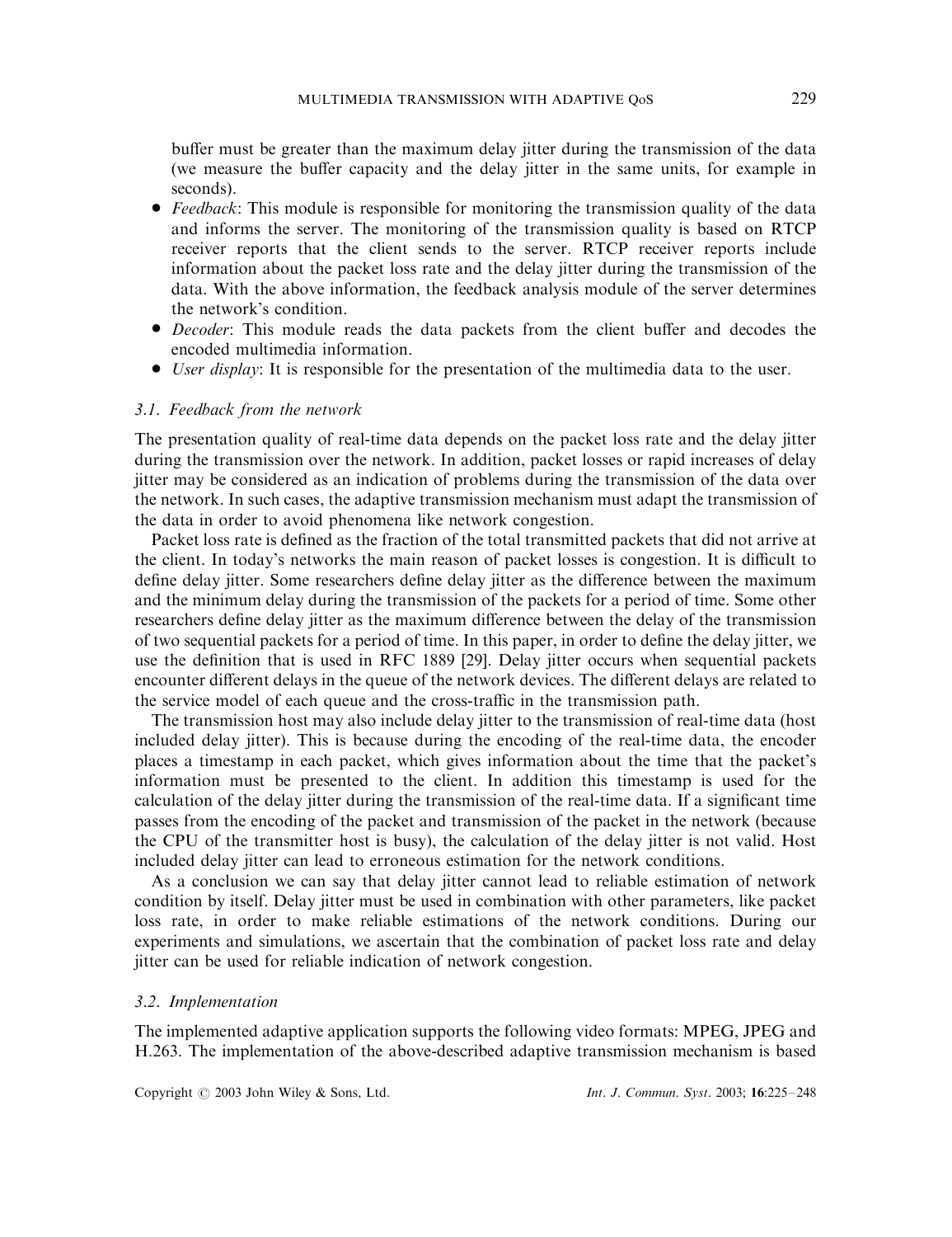on JAVA technology, and more particularly Java Media Framework (JMF) Application Programmable Interface (API). JMF provides capabilities for importing in JAVA applications and applets time-based media like video and audio. JMF supports the most common audio and video formats like AIFF, AU, AVI, GSM, MIDI, MPEG, QuickTime, RMF and WAV. In addition JMF supports transmission of real-time data (like multimedia) with the use of RTP/ RTCP. Moreover, JMF gives capabilities for elaboration of audio and video data during the transmission over the network with the use of RTP/RTCP. All the above characteristics of JMF make JMF an attractive platform for the implementation of adaptive transmission mechanisms. More information about JMF can be found in Reference [30].

## 4. THE CASE OF UNICAST TRANSMISSION

This section describes the algorithm (feedback analysis algorithm) that is used by the adaptive transmission mechanism in order to estimate the transmission rate during the unicast transmission of the multimedia data (the feedback analysis algorithm is also used for the estimation of client *i*'s preferred transmission rate during the multicast transmission of data—more information in Section 5). We assume that we have one server that transmits multimedia data to one client. The server is using RTP/RTCP protocols for the transmission of the multimedia data. The client receives the multimedia data and informs the server for the quality of the transmission with the use of RTCP receiver reports. The server collects the RTCP receiver reports, analyses them with the use of server's feedback analysis module and determines the transmission rate that satisfies most the client with the current network conditions.

The feedback analysis module is responsible for analysing the feedback information that the client sends to the server (with the use of RTCP receiver reports), concerning the transmission quality of the multimedia data. After the analysis of the feedback information, the feedback analysis module informs the quality adaptation module to increase, decrease or keep the current transmission rate of the data. Figure 2 shows the components of the feedback analysis module.

Every time the server receives an RTCP receiver report from the client, the feedback analysis module runs the feedback analysis algorithm, which is described, in this section in order to estimate the new transmission rate, which will match the new network conditions.

The client, in repeated time spaces, sends to the server one RTCP receiver report with the use of RTCP adaptive feedback mechanism. The feedback analysis module extracts the packet loss



Figure 2. Feedback analysis module.

Copyright  $\odot$  2003 John Wiley & Sons, Ltd. Int. J. Commun. Syst. 2003; 16:225–248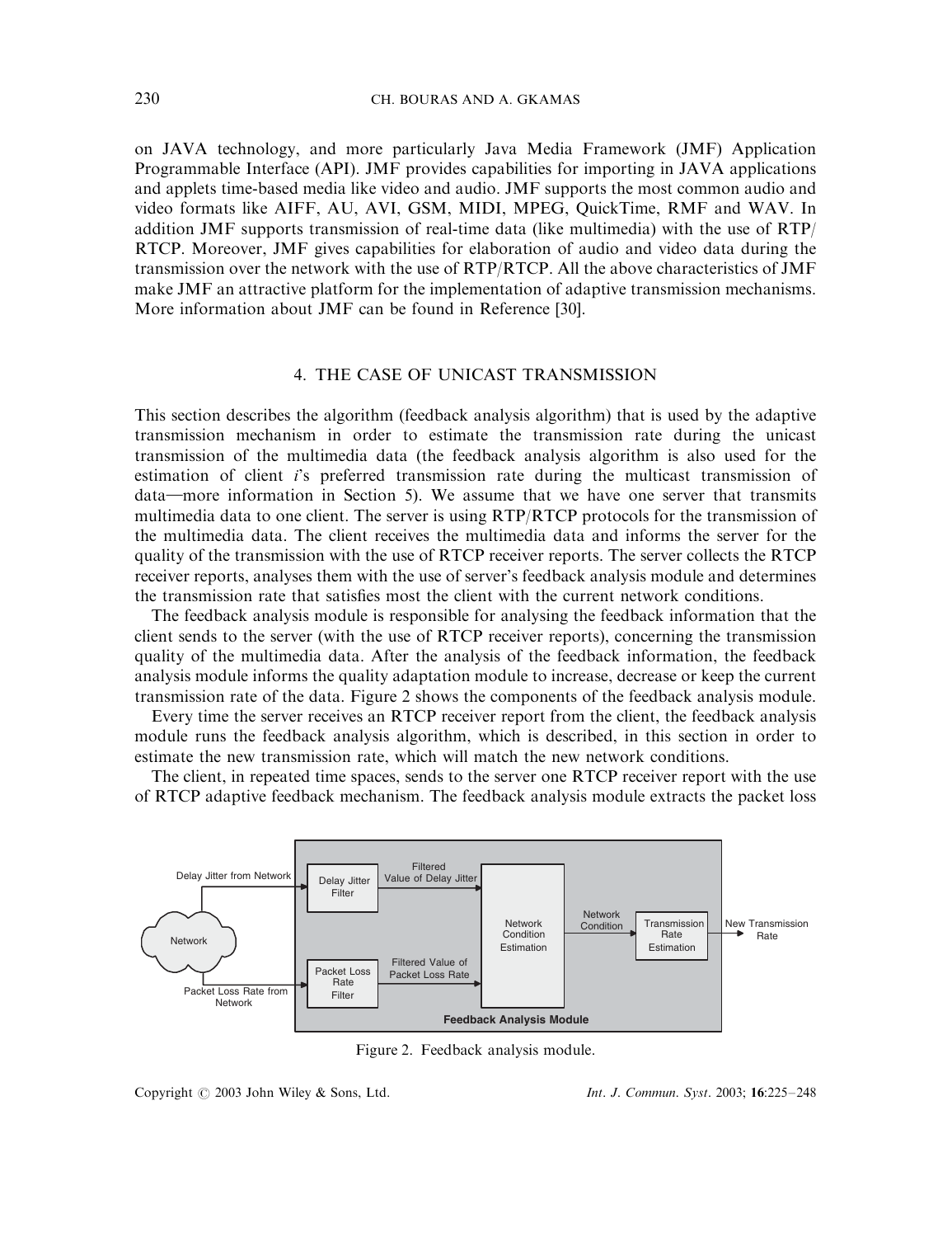rate and the delay jitter of the RTCP receiver report and passes them through the appropriate filters (packet loss rate filter and delay jitter filter, respectively). The use of the filters is essential in order to avoid transient conditions leading to wrong estimations about the network conditions.

More particularly the value of the packet loss rate passes the following filter:

$$
LR_{\text{new}} = a * LR_{\text{old}} + (1 - a) * LR_{\text{net}} \tag{1}
$$

where:

- LR<sub>new</sub>: The new filtered value of packet loss rate.
- $\bullet$  LR<sub>old</sub>: The previous filtered value of packet loss rate. When the transmission of the data starts,  $LR_{old} = 0$ .
- $\bullet$  LR<sub>net</sub>: The value of the packet loss rate from the RTCP receiver report that the client sent.
- *a*: This parameter specifies the feedback analysis module aggressiveness to the value of the packet loss rate, which receives from the RTCP receiver report. The parameter *a* satisfies  $0 \leq a \leq 1$ .

The value of the delay jitter passes the following filter:

$$
J_{\text{new}} = \beta * J_{\text{old}} + (1 - \beta) * J_{\text{net}} \tag{2}
$$

where:

- *J*<sub>new</sub>: The new filtered value of delay jitter.
- *J*<sub>old</sub>: The previous filtered value of delay jitter. When the transmission of the data starts,  $J_{old} = 0.$
- *J*<sub>net</sub>: The value of the delay jitter from the RTCP receiver report that the client sent.
- $\bullet$   $\beta$ : This parameter specifies the feedback analysis module aggressiveness to the value of the delay jitter, which it receives from the RTCP receiver report. The parameter  $\beta$  satisfies  $0 \le \beta \le 1$ . With the appropriate selection of *a* and  $\beta$  parameters values, we can set the operation of the feedback analysis module.

With the use of the above filters, we prevent a single spurious packet loss or packet delay having an excessive effect on the packet loss rate or delay jitter estimation. We have evaluated the good performance of the above filters through experiments presented in Reference [4]. Instead of the above filters, other filters, which have good smoothing behaviour, can be used. As our performance evaluation show, the above filters have good performance.

The network conditions estimation component of the network estimation module (see Figure 2) uses the filtered values of packet loss rate and delay jitter in order to characterize the network conditions. The network condition estimation component characterizes the network on the following conditions:

- Condition congestion: When the network is in congestion condition, the packet loss rate is high and the transmission quality of the data is low.
- Condition load: When the network is in load condition the transmission quality is good. The packet loss rate is in affordable value, which does not cause problems to the presentation of the multimedia data.
- Condition unload: When the network is in unload condition either packet losses do not exist or the packet loss rate is very small.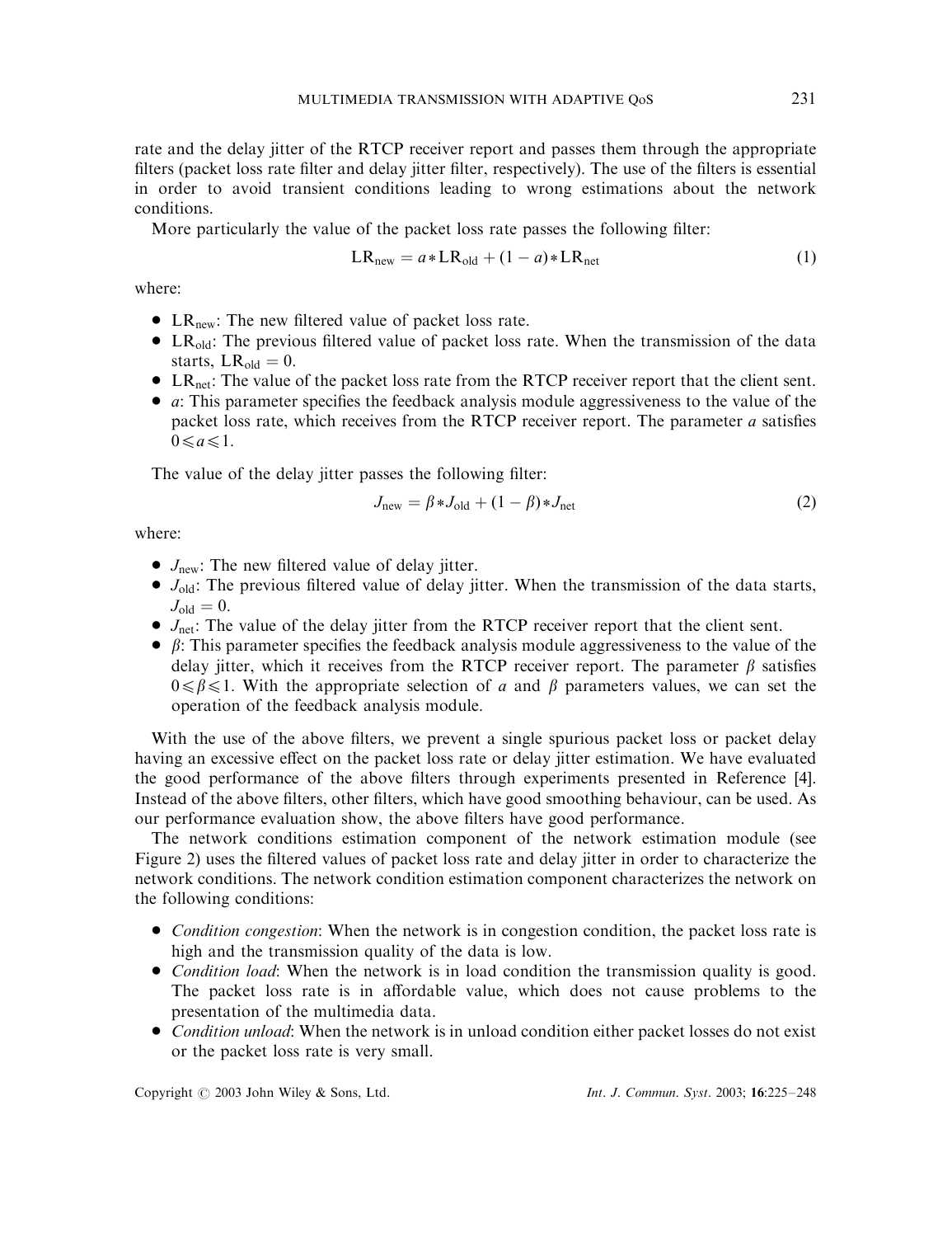The changes among the network conditions are based on the filtered values of the packet loss rate and delay jitter. More particularly for the packet loss rate, we define two values  $LR<sub>c</sub>$ (congestion packet loss rate) and  $LR_u$  (unload packet loss rate), which control the changes among the network conditions based on the following algorithm:

if 
$$
(LR_{new} \geq LR_c) \rightarrow
$$
 congestion  
if  $(LR_u < LR_{new} < LR_c) \rightarrow$  load  
if  $(LR_{new} \leq LR_u) \rightarrow$  unload (3)

No bounds exist for the filtered value of delay jitter, which designate the change among the network conditions, because the value of delay jitter depends on the transmission path and the cross-traffic in this transmission path. As a result no absolute values, which control the behaviour of delay jitter, exist. The analysis of the filtered delay jitter by the network condition estimation component is based on the fact that abrupt increases of delay jitter may denote that the buffers in the queues on the transmission path had been overloaded and this may soon cause congestion to the network. This approach ignores the host included delay jitter and we assume that the server either does not include any delay jitter to the transmission of the multimedia data or it includes a constant delay jitter during all the transmission period (in order to avoid the host included delay jitter during our experiments, we use high speed workstations as server). Network condition estimation component apprehends the abrupt increase of delay jitter as a precursor of network congestion and set the network condition to congestion. More particularly the network condition estimation component uses the following algorithm for the analysis of filtered delay jitter:

$$
if(Jnew > \gamma * Jold) \to congestion
$$
 (4)

where  $\gamma$  is a parameter specifies the network condition estimation component aggressiveness of the increase of delay jitter. In other words  $\gamma$  specifies quantitatively the expression 'abrupt' increase of delay jitter'.

Network condition estimation component gives its estimation of the network condition to the transmission rate estimation component, which estimates the new transmission rate based on the network conditions. The transmission rate estimation component uses an additive increase, multiplicative decrease (AIMD) algorithm in order to estimate the new transmission rate. This algorithm is similar to the algorithm that the TCP rate control uses [31].

We chose an algorithm similar to TCP's rate control algorithm for fairness reasons associated with the allocation of network resources (like bandwidth) usage especially during network congestion periods. In addition, we chose an algorithm similar to TCP's rate control algorithm because, due to the fact that today's Internet does not provide end-to-end QoS, any application that sends data (mostly multimedia) over the Internet should have a friendly behaviour towards the other flows that coexist in today's Internet and especially towards the TCP flows that comprise the majority of flows [14] (the most popular applications of today's Internet (WWW–HTTP protocol, FTP, telnet, etc.) is based on TCP).

The AIMD algorithm, which we propose, is similar to the rate control algorithm of many applications of today's Internet. When the application notices available bandwidth to the network, it increases the transmission rate by adding a factor to the transmission rate (probing). In the case of network congestion, the application decreases the transmission rate by multiplying the transmission rate with a factor less than 1 (back off). More particularly, the transmission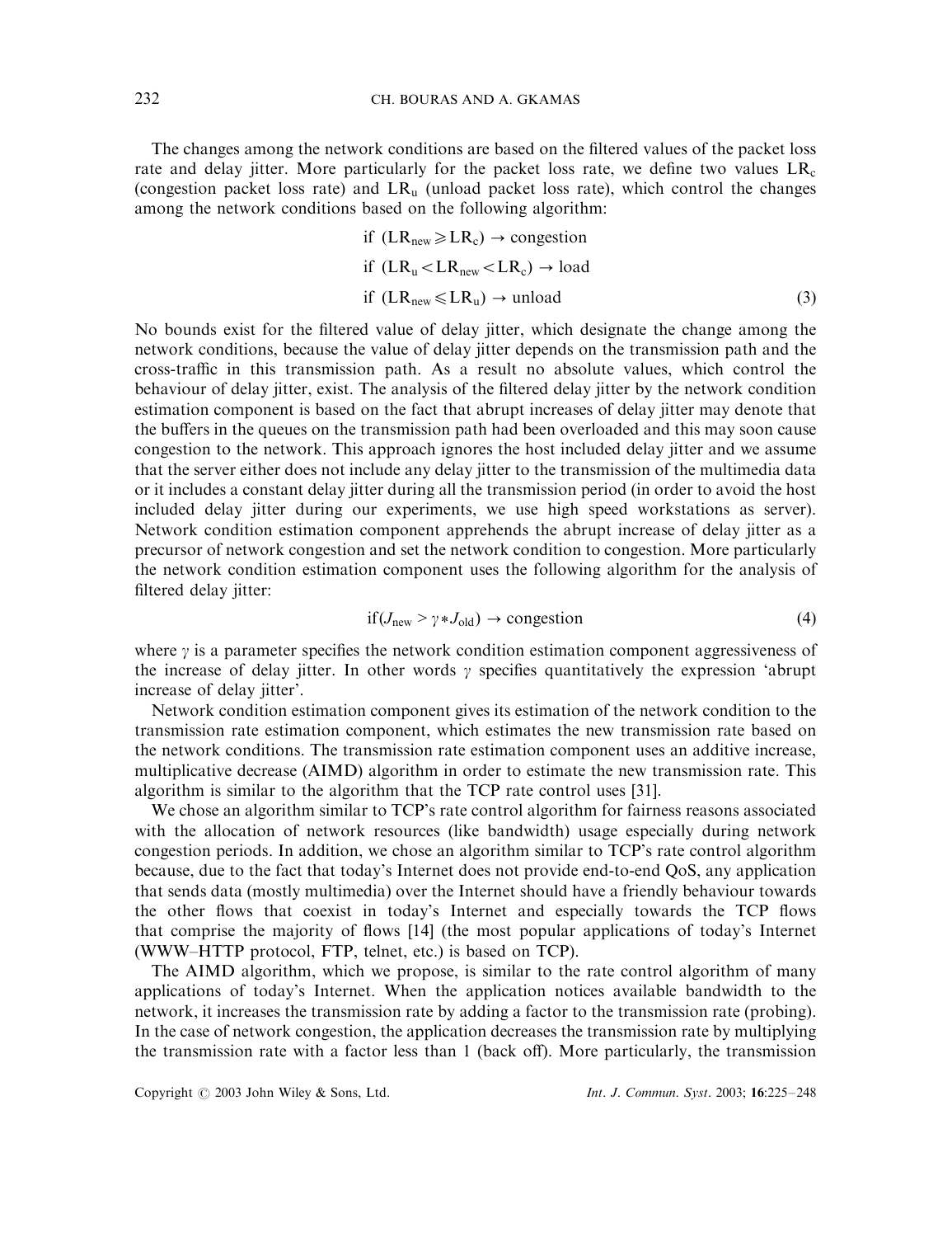estimation module uses the following algorithm:

if (network = unload) 
$$
\rightarrow R_{\text{new}} = R_{\text{old}} + R_{\text{increase}}
$$
  
if (network = load)  $\rightarrow R_{\text{new}} = R_{\text{old}}$   
if (network = congestion)  $\rightarrow R_{\text{new}} = R_{\text{old}} * R_{\text{decrease}}$  (5)

where:

- $R_{\text{new}}$ : new value of the transmission rate,
- $R_{old}$ : old value of the transmission rate,
- *R*<sub>increase</sub>: factor with which the server increases the transmission rate in the case of available bandwidth,
- *R*<sub>decrease</sub>: factor with which the server decreases the transmission rate in the case of network congestion. This factor satisfies:  $0 < R_{\text{decrease}} < 1$ .

The new value  $R_{\text{new}}$  of the transmission rate is used by the quality adaptation module in order to adapt the quality of the transmitted video to the new transmission rate.

The operation and the behaviour of the feedback analysis algorithm are influenced by the following parameters:  $\alpha$ ,  $\beta$ ,  $\gamma$ , LR<sub>c</sub>, LR<sub>u</sub>,  $R_{\text{increase}}$ ,  $R_{\text{decrease}}$ . The choice of these parameters depends on the network and the kind of the dominant traffic on it. The appropriate parameters for each network can be defined through a series of experiments. In paper [7] (where a similar algorithm which is based only on packet loss rate is used) Busse *et al.* suggest specific values for some of the above parameters.

A major result of our experiments is that the choice of the above parameters  $(\alpha, \beta, \gamma, LR_c)$ ;  $LR_{u}$ ,  $R_{\text{increase}}$ ,  $R_{\text{decrease}}$ ) is a trade-off. When we changed one parameter in order to improve the behaviour of the adaptive transmission mechanism to one point, the behaviour of the adaptive transmission mechanism worsened to other points. The choice of the above parameters depends on the network and especially on the dominant traffic in the network. From our performance evaluation (and other simulations and experiments, which we have performed but we did not present in this paper due to the limited space), we conclude the following values for the adaptive transmission mechanism:  $a = 0.5{\text{-}}0.75$ ,  $\beta = 0.8$ ,  $\gamma = 2$ , LR<sub>u</sub> = 0.01-0.02, LR<sub>c</sub> = 0.05-0.055,  $R_{\text{increase}} = 20.000 - 50.000$ ,  $R_{\text{decrease}} = 0.5 - 0.85$ . The specific parameter values for a specific network environment can be obtained through experiments. Especially for the parameter  $R_{\text{decrease}}$  which influence significantly the behaviour of the adaptive transmission mechanism, we suggest to use a value of 0.85 in heavy congested network environments with greedy sources which do not implement any congestion control mechanism and a value of 0.5 in light congested network environments.

## 5. THE CASE OF MULTICAST TRANSMISSION

This section describes the multicast operation of the adaptive transmission mechanism. We assume that we have a server, which transmits multimedia data to a group of *n* clients with the use of multicast in one stream. The server is using RTP/RTCP protocols for the transmission of the multimedia data. Clients receive the multimedia data and inform the server of the quality of the transmission with the use of RTCP receiver reports. The estimation of transmission rate that satisfies most of the group of clients is done with the use of multicast transmission rate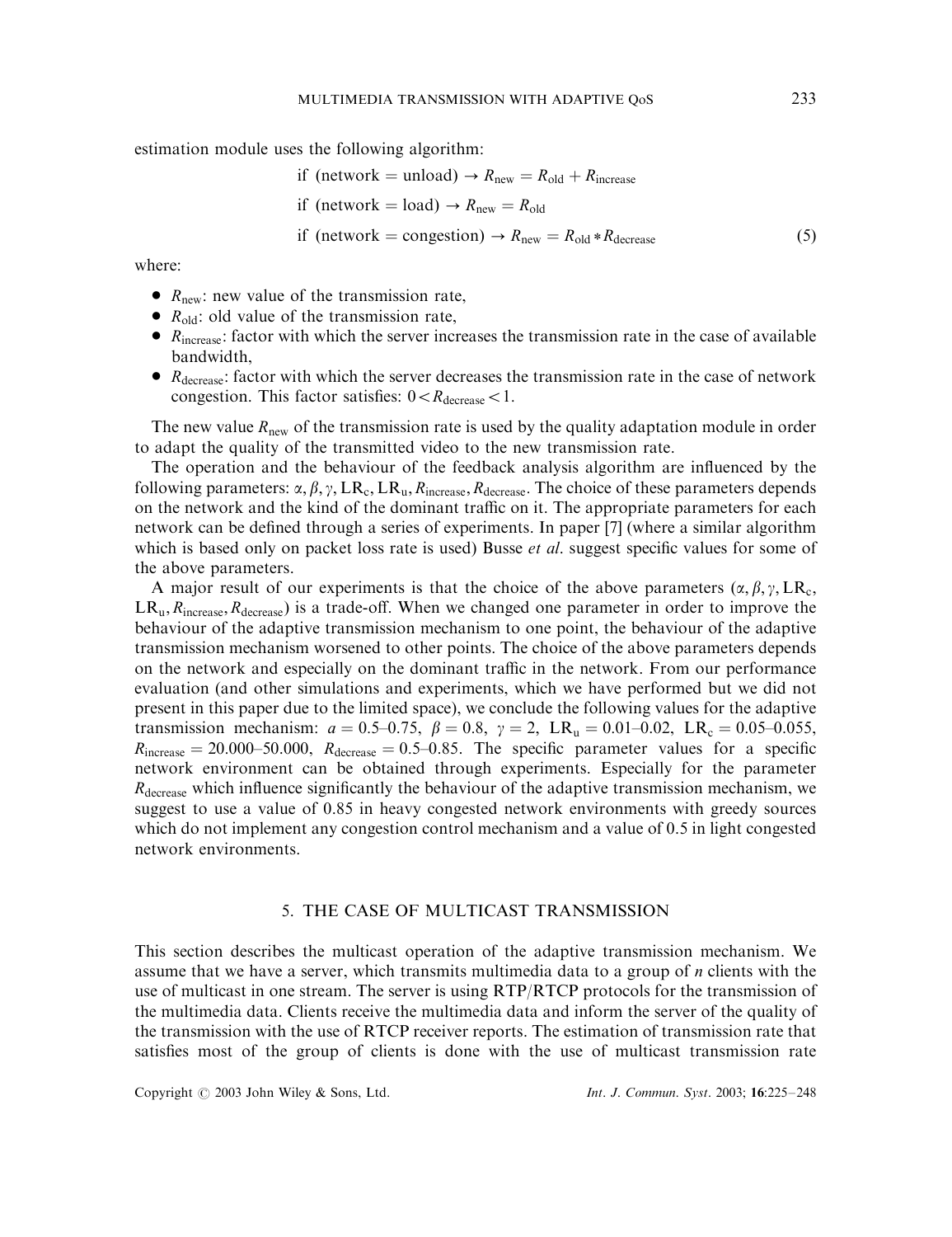

Figure 3. Multicast operation of the adaptive transmission mechanism.

estimation algorithm which is presented in this section. Figure 3 shows the multicast operation of the adaptive transmission mechanism.

The server keeps information about each client *i*; and each time receives one RTCP receiver report from client *i*, estimates the client *i*'s preferred transmission rate  $r_i$  (which represent the transmission rate that this client will prefer if it was the only one client in the multicast transmission of the multimedia data). The estimation of client *i*'s preferred transmission rate  $r_i$  is done with the use of feedback analysis algorithm, which is described in Section 4. If the server transmission rate *r* exceeds the client *i*'s preferred transmission rate *ri*; then this client experiences performance degradation due to packet losses. If the server transmission rate  $r$  is less than the client *i*'s preferred transmission rate  $r_i$ , then this client experiences performance degradation due to unutilized bandwidth. We define a client fairness function RF that maps from the actual operating rate to a fairness value. For client *i* the fairness function  $RF_i$  must satisfy the following constraints: (1)  $RF_i(r) \in [0.0, 1.0]$ , the fairness is normalized to a quantity between 0.0 and 1.0, (2)  $RF_i(r_i) = 1$ , where  $r_i$  is the client *i*'s preferred transmission rate, (3)  $RF_i(r) < 1.0$  if  $r \neq r_i$ , which means that  $RF_i$  has a single maximum  $r = r_i$ , (4) RF<sub>i</sub> is non-decreasing in the range [0,  $r_i$ ], which means that as the throughput increases the fairness remains constant or increases and  $(5)$   $RF<sub>i</sub>$  is non-increasing in the range  $[r_i, \infty]$ , which means that as the losses increase, the fairness remains constant of decreases.

The server uses the IRF and  $RF_i$  functions which are presented in Reference [18], in order to determine the transmission rate that satisfy most of the group of clients. RF*<sup>i</sup>* function for the client *i* is defined in Reference [18] as follows and meets the above-described requirements for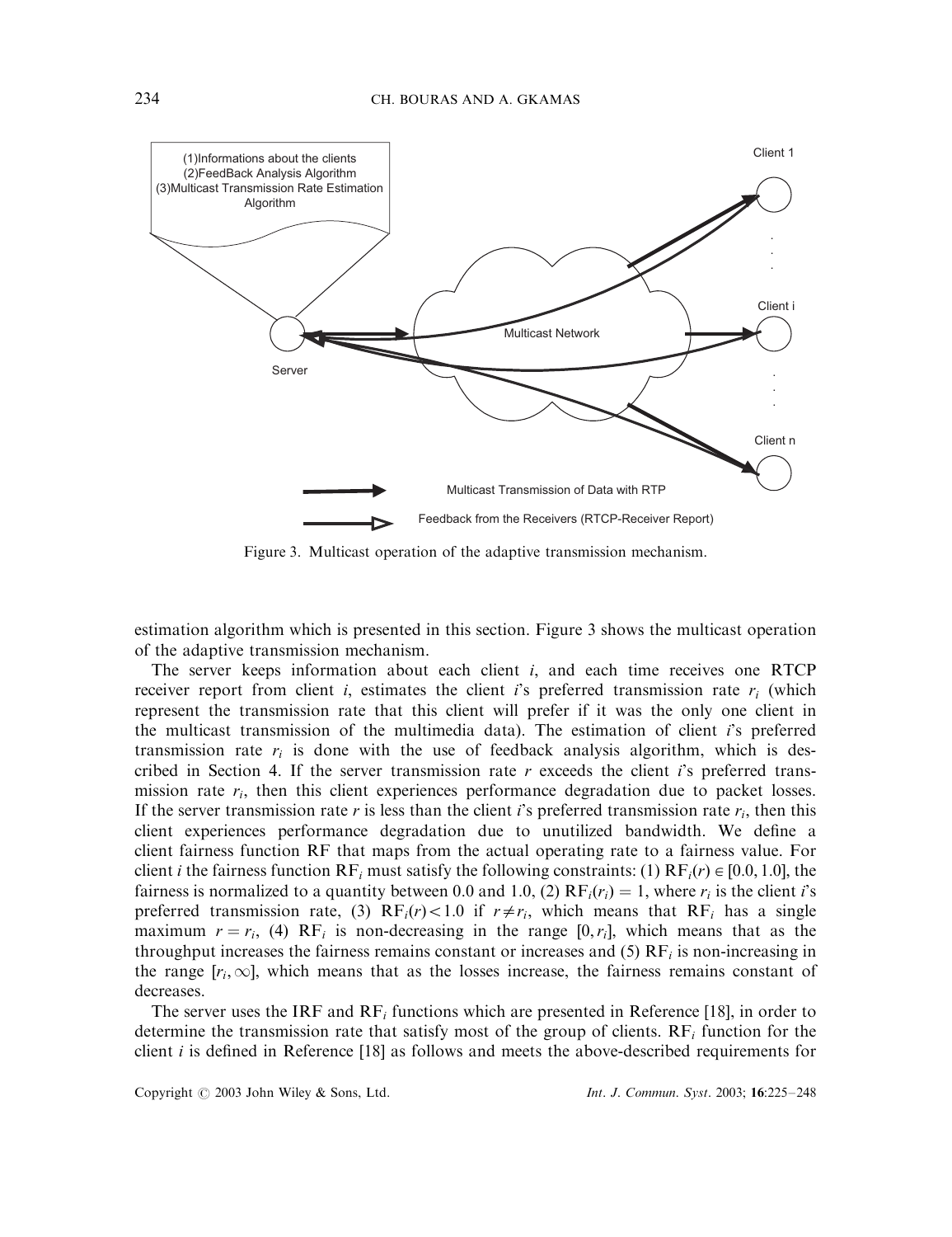the receive fairness function:

$$
RF_i(r) = \frac{\min(r_i, r)}{\max(r_i, r)}
$$
\n(6)

where  $r_i$  is the transmission rate that the client *i* prefers and *r* is the transmission rate that the server is planning to use. From Equation (6) it is obvious that the  $RF<sub>i</sub>$  function has values in [0.0, 1.0], and the client *i* is satisfied when the RF<sub>i</sub>  $\approx$  1.0 and completely satisfied when RF<sub>i</sub> = 1.0 (when  $r_i = r$ ). The client *i* is not satisfied when the  $RF_i \ll 1.0$ . Client *i* can encounter dissatisfaction either of packet loss (when  $r_i < r$ ) or of unutilized bandwidth (when  $r_i > r$ ). IRF function for a group of *n* clients is defined in Reference [18] as follows:

$$
IRF(r) = \sum_{i=1}^{n} a_i * RF_i(r)
$$
 (7)

subject to  $\sum_{i=1}^{n} a_i = 1$  and  $0 \le a_i \le 1, 0, i = 1, \ldots, n$ , where *r* is the transmission rate that the server is planning to use and  $a_i$  is the weight of the client  $i$  to the computation of the IRF value. From Equation (7), it is obvious that for greater values of IRF function, the group of clients is more satisfied and for lesser values of IRF function, the group of clients is less satisfied.

The server in repeated time spaces estimates the transmission rate *r* for the multicast transmission of the multimedia data. The server is using as a satisfaction measurement the IRF function defined in Equation (7), and is usually treating all clients as equal, which means that the weight  $a_i$  for all the clients  $i, i = 1...n$  in IRF function is  $a_i = 1/n$ <sup>§</sup> If the server wants to treat unequally the group of clients, it can assign priority to some clients with the use of unequal  $a_i$ values.

The server in repeated time spaces estimates the transmission rate r for multicast multimedia data with the use of multicast transmission rate estimation algorithm. The estimation of the server transmission rate *r* is aiming to increase the satisfaction of the group of clients based on the satisfaction measurement that the function IRF of Equation (7) provides.

The server is using an AIMD mechanism in order to estimate the new transmission rate *r*: This algorithm is similar to the algorithm that the TCP rate control uses. We chose an algorithm similar to TCP's rate control algorithm for fairness reasons to the allocation of network resources (like bandwidth), especially during network congestion periods.

When the server is estimating the new transmission rate  $r$ , it has three opportunities: (1) To increase the transmission rate by adding a factor,  $R_{\text{increase}}$   $(r_{\text{incr}})$ , (2) to keep the previous transmission rate  $(r_{\text{stay}})$  and (3) to decrease the transmission rate by multiplying with a factor less than 1,  $R_{\text{decrease}}$  ( $r_{\text{der}}$ ).

The multicast transmission rate estimation algorithm is selecting as new transmission rate *r*; the transmission rate *r* from { $r_{\text{incr}}, r_{\text{stay}}, r_{\text{der}}$ } which provides the most satisfaction to the group of clients, which means the transmission rate *r* from  $\{r_{\text{incr}}, r_{\text{stay}}, r_{\text{der}}\}$  that has the greater IRF value. In addition the multicast transmission rate estimation algorithm is updating the old value of the preferred transmission rates of all the clients in order that the feedback analysis algorithm should be aware of the current transmission rate. Here is the summary of the multicast transmission rate estimation algorithm operation:

$$
r_{\text{incr}} = r_{\text{old}} + R_{\text{increase}} \tag{8}
$$

 $§$ The number *n* of the receivers can easily be computed by the RTCP protocol.

Copyright  $\odot$  2003 John Wiley & Sons, Ltd. Int. J. Commun. Syst. 2003; 16:225-248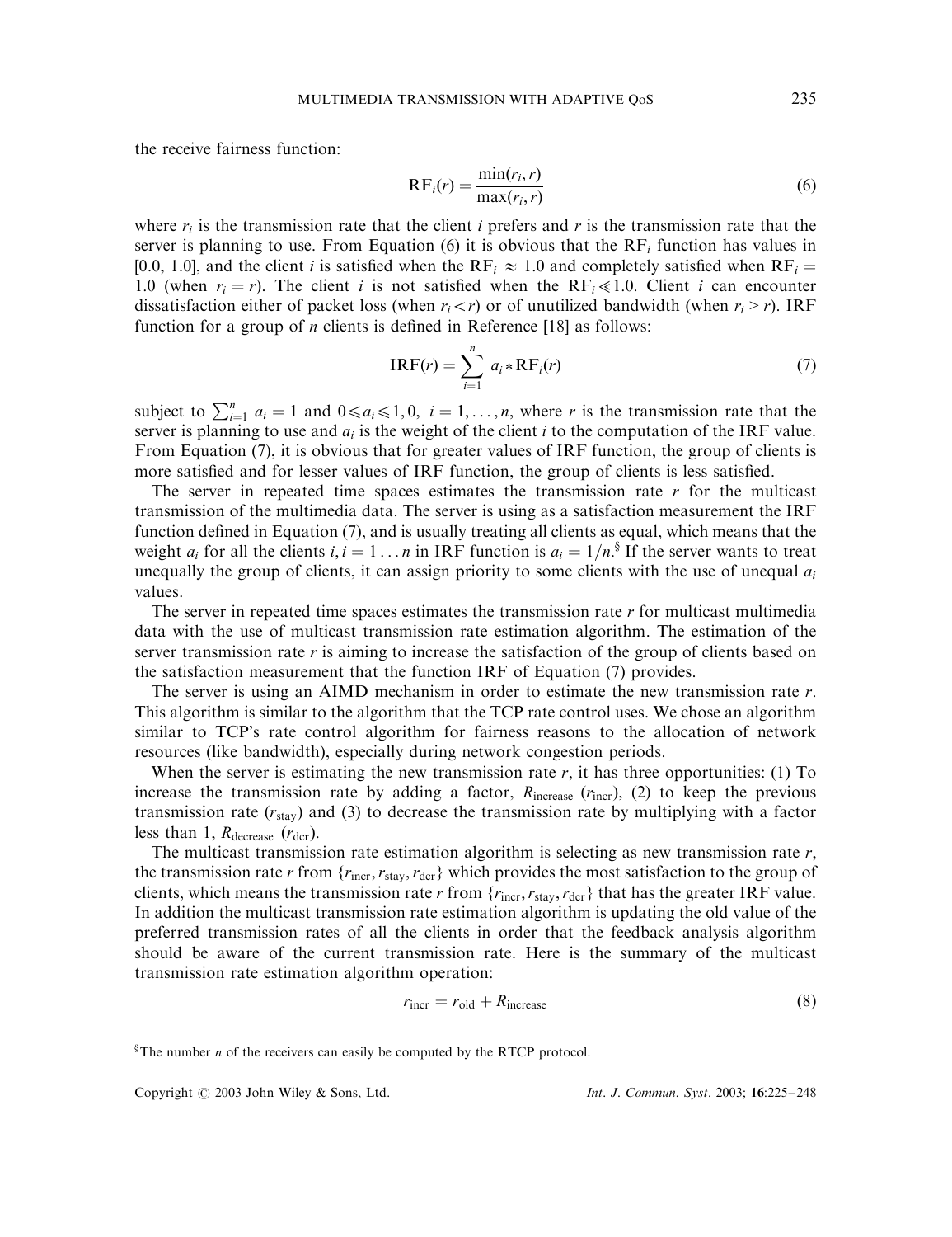$r_{\text{stay}} = r_{\text{old}}$  $r_{\text{der}} = r_{\text{old}} * R_{\text{decrease}}$  $r_{\text{new}} = \max \text{IFR}_{r=r_{\text{incr}}, r_{\text{stay}}, r_{\text{der}}}[\text{IFR}(r)]$ receiver  $- i_{i=1...n}$ :  $R_{i\text{-old}} = r_{\text{new}}$  $r_{old} = r_{new}$ 

where  $r_{\text{new}}$  is the new transmission rate of the server, and  $r_{\text{old}}$  is the previous transmission rate of the server. In addition, the transmission rate  $r_{\text{new}}$  cannot be greater than a value  $r_{\text{max}}$  and cannot be smaller than a value  $r_{\text{min}}$ . The values of  $r_{\text{max}}$  and  $r_{\text{min}}$  depend on the network and application type (e.g. video encoding, server network connection, etc.).

The multicast transmission rate estimation algorithm does not take directly into account the current network condition, during the estimation of new transmission rate  $r_{\text{new}}$  for the server. The current network conditions are taken directly into account by the feedback analysis algorithm, during the estimation of clients' preferred transmission rate *ri*: Because the values of the clients' preferred transmission rates  $r_i$  are involved is the calculation of IFR $(r)$ , the multicast transmission rate estimation algorithm takes indirectly into account the current network conditions. Our simulation experiments (Section 6) show that the approach of multicast transmission rate estimation algorithm to take in account directly the satisfaction of the clients directly and indirectly the current network condition and works well.

### 6. PERFORMANCE EVALUATION

#### 6.1. Unicast transmission

In this section, we present a number of experiments that we made in order to analyse the behaviour of the adaptive transmission mechanism during unicast transmission and prove the concept of the proposed mechanism. The primary aim of the experiments was the study of the adaptive transmission mechanism behaviour regarding the dominant traffic model of today's Internet. Experiments realization to the Internet is a difficult procedure due to the fact that the Internet is a very changeable environment, and it is difficult to achieve the same fixed conditions in every experiment. In the Internet, it is possible that accidental events affect the results of the experiments.

For the above reason, and in order to realize our experiments to a stable network environment, we used the following network environment as testbed: With the use of ATM infrastructure, we established a virtual circuit (VC), with CBR characteristics, between the server and the client of the adaptive transmission mechanism. The VC had capacity 300 kbps and at the same time we transmitted video with the use of adaptive transmission mechanism and TCP or UDP traffic in order to evaluate the behaviour of the adaptive transmission mechanism.

The video file, which was transmitted through the VC, was encoded to ITU-H.263 encoding format and the encoder initially was producing data with a rate of 50 kbps: The video file had 5 min duration and dimension 177\*144 pixels (CIF format).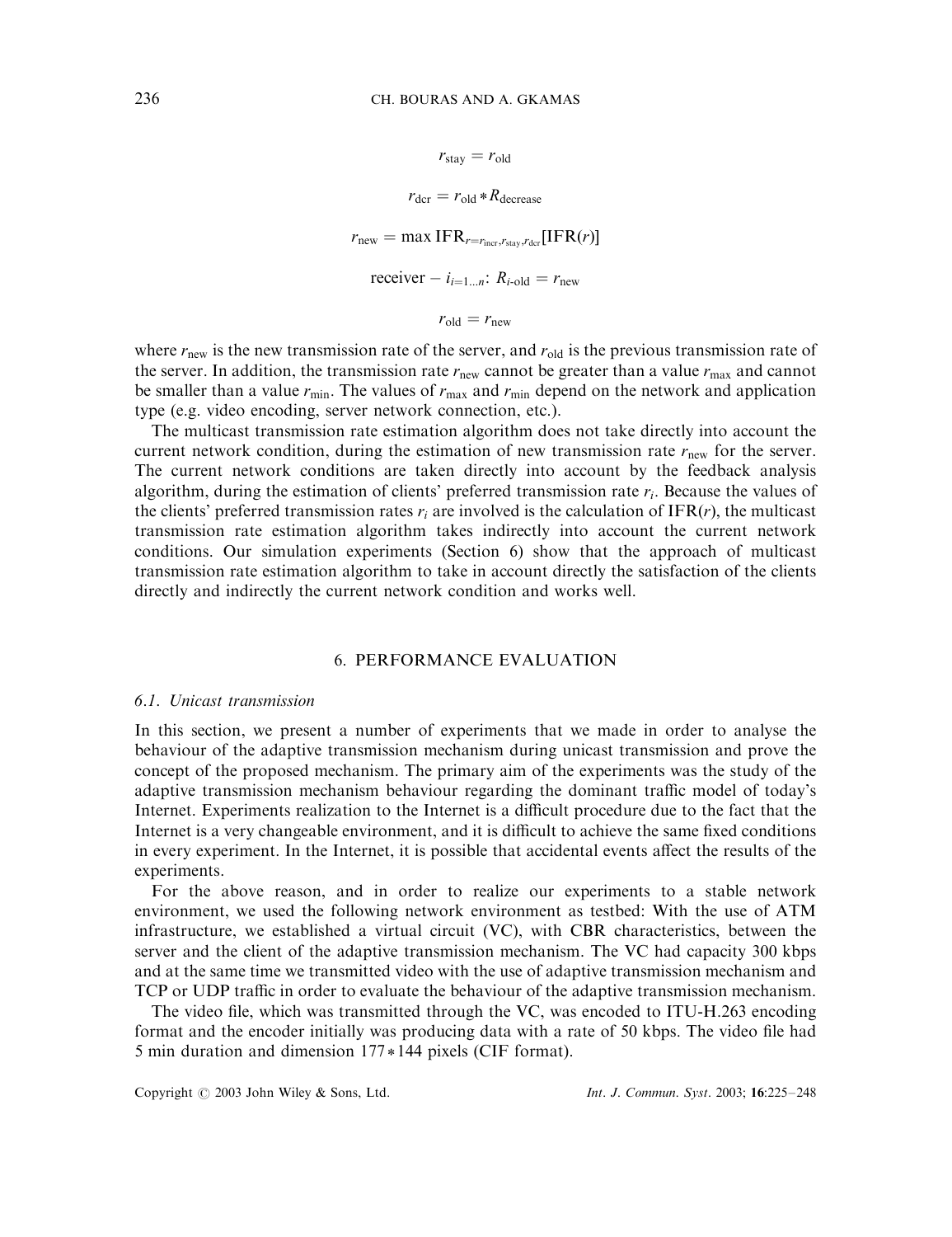We chose for the realization of our experiments to transmit low-quality video in order to ensure that the delay jitter which was appearing during the experiments was originated by the network and not by the server (host included delay jitter). We performed two experiments:

- Unicast transmission of adaptive video and UDP traffic at the same time: During this experiment, we investigated the behaviour of the adaptive transmission mechanism during heavy congestion produced by greedy UDP traffic.
- Unicast transmission of adaptive video and TCP traffic at the same time: During this experiment, we investigated the behaviour of the adaptive transmission mechanism against TCP traffic.

6.1.1. Experiment one: unicast transmission of adaptive video and UDP traffic. During this experiment, we used the following scenario: initially, we transmitted only video to the VC with the use of adaptive transmission mechanism. Two minutes after the beginning of video transmission, we transmitted for the following 2 min; together with the adaptive video, UDP traffic through the VC. After the end of UDP traffic, the transmission of adaptive video continued for 1 min until the video files ended. We select this scenario in order to investigate the proposed mechanism behaviour during heavy congestion condition produced by greedy UDP traffic, which does not implement any congestion control mechanism. Other topologies and scenarios that ensure heavy congestion condition can also be used.

Figures 4 and 5 show the video transmission rate, the packet loss rate and the delay jitter during experiment one. In all charts, in this section the video transmission rate refers only to video data (payload) and does not include headers data. The header overhead (RTP header, UDP header, IP header and ATM cell header) during our experiments was significant. For this reason, the video transmission rate never reached all the capacity of the VC (300 kbps). During this experiment the parameters which control the behaviour of the adaptive transmission mechanism had the following values  $\alpha = 0.5$ ,  $\beta = 0.8$ ,  $\gamma = 2$ , LR<sub>c</sub> = 0.05, LR<sub>u</sub> = 0.02, *R*<sub>increase</sub>  $= 20.000(bps)$ ,  $R_{\text{decrease}} = 0.85$  (we obtain these values after a number of experiments in the described topology). Initially, the adaptive transmission mechanism started to transmit video with transmission rate 50 kbps and gradually reserved all the available bandwidth in the VC.

In minute two, when the transmission of UDP traffic started, congestion occurred to the network, and the adaptive transmission mechanism perceived the congestion condition through the increase of packet loss rate and delay jitter. Due to this congestion condition, the adaptive



Figure 4. Video transmission rate and packet loss rate during experiment one.

Copyright  $\odot$  2003 John Wiley & Sons, Ltd. Int. J. Commun. Syst. 2003; 16:225-248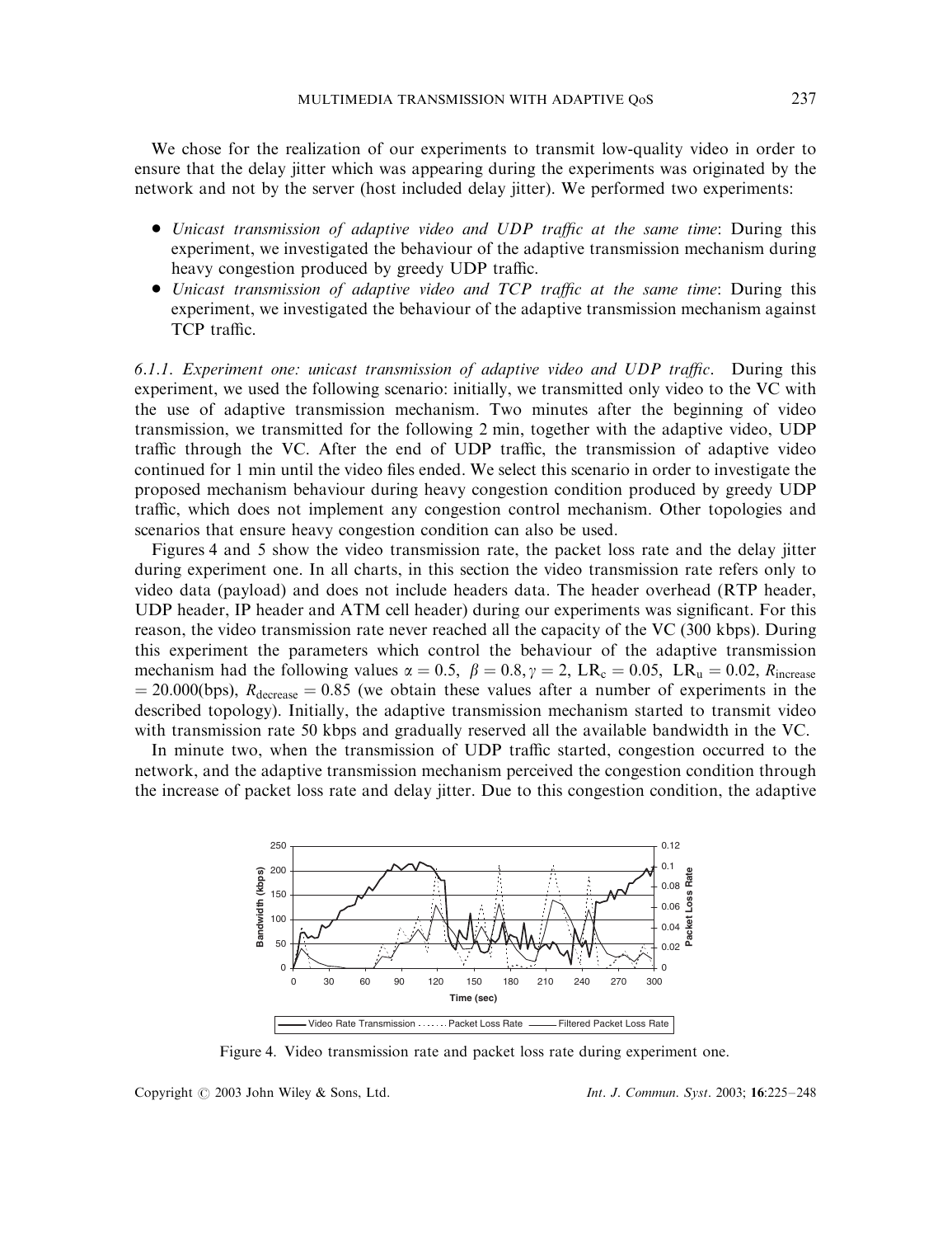

Figure 5. Video transmission rate and delay jitter during experiment one.

transmission mechanism reduced its transmission rate near to 50% and kept this transmission rate for the next 2 min; during which the transmission of UDP traffic took place. When the transmission of UDP traffic stopped (minute 4) the adaptive transmission mechanism gradually reserved again all the available bandwidth.

From Figures 4 and 5, it is obvious that the adaptive transmission mechanism has good behaviour during heavy congestion condition. It is important for all network users to have 'friendly' behaviour to other users for the proper operation of a network. The fact that the transmission rate of the adaptive transmission mechanism was dropped beyond 50% of the total available bandwidth during this experiment, was because UDP traffic (that we use during our experiment) did not have any congestion control policy. In addition, Figure 5 shows how important is the use of delay jitter as network congestion indication. During, this experiments, some times the packet loss rate was indicating load network  $(0.02 <$  packet loss rate $< 0.05$ ) but the rapid increase of delay jitter was indicating correctly network congestion.

6.1.2. Experiment two: unicast transmission of adaptive video and TCP traffic. During this experiment, we used the following scenario: Initially, we transmitted only video to the VC with the use of the adaptive transmission mechanism. Two minutes after the beginning of video transmission, we transmitted, together with the adaptive video, TCP traffic through the VC. After the end of TCP traffic the transmission of adaptive video continued for 1 min until the video files ended. When the video transmission started, the adaptive transmission mechanism had a transmission rate of 50 kbps: We select this scenario in order to investigate the proposed mechanism behaviour during congestion condition produced by TCP traffic, which implements the well known AIMD congestion control mechanism. Other topologies and scenarios that ensure congestion condition can also be used.

Initially, we used the same values as in the first experiment for the parameters that control the behaviour of adaptive transmission mechanism ( $\alpha = 0.5$ ,  $\beta = 0.8$ ,  $\gamma = 2$ , LR<sub>c</sub> = 0.05,  $LR_u = 0.02$ ,  $R_{increase} = 20.000$  (bps),  $R_{decrease} = 0.85$ ) (we obtain these values after a number of experiments in the described topology). Figures 6 and 7 show the video transmission rate, the packet loss rate and the delay jitter during this experiment.

As Figures 6 and 7 show, with the above parameters the adaptive transmission mechanism does not have 'friendly' behaviour to TCP traffic. When the transmission of TCP traffic started, the adaptive transmission mechanism released only a small amount of bandwidth, which was reallocated in few seconds. The reason for the above behaviour was the different congestion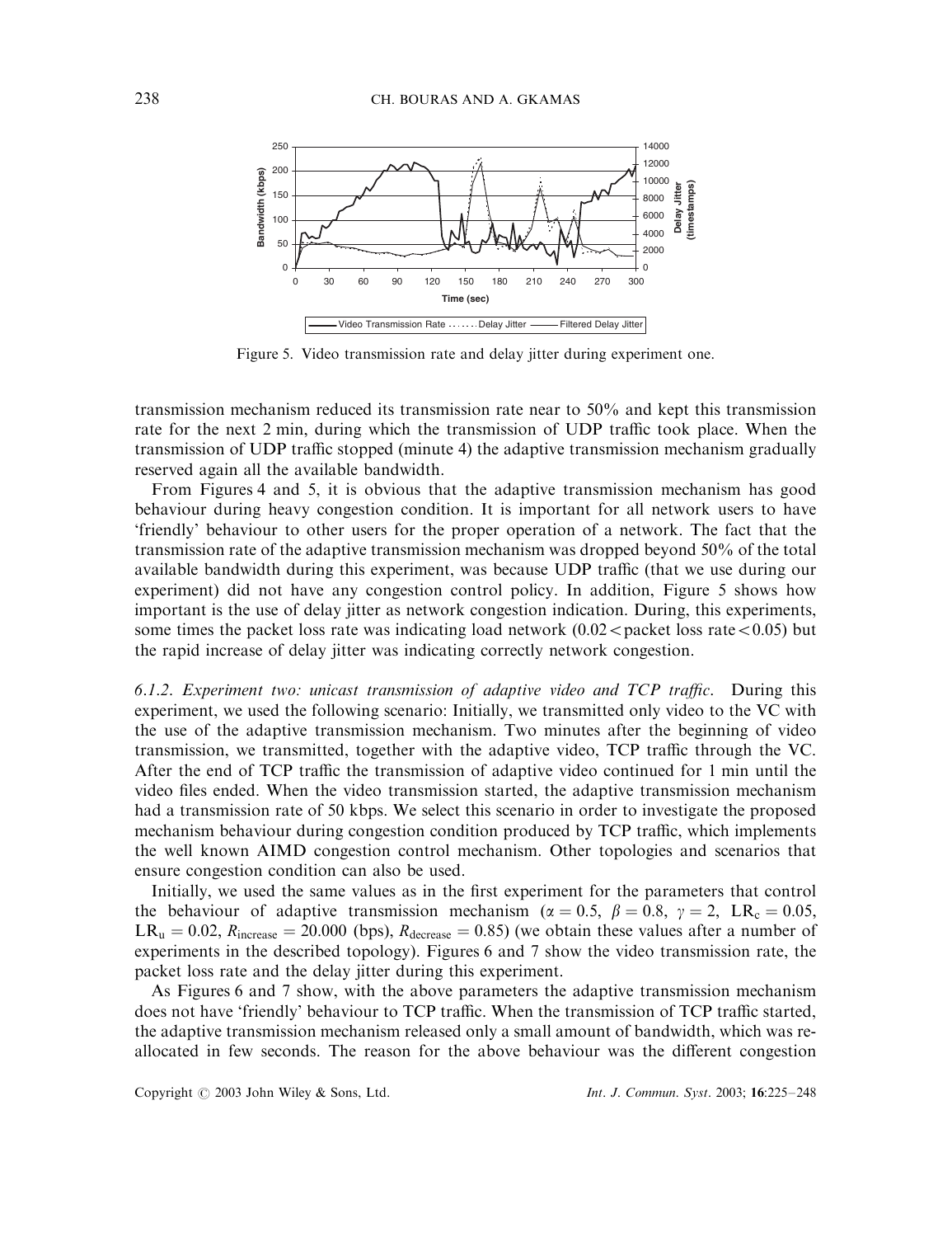

Figure 6. Video transmission rate and packet loss rate during experiment two with  $R_{\text{decrease}} = 0.85$ .



Figure 7. Video transmission rate and delay jitter during experiment two with  $R_{\text{decrease}} = 0.85$ .

control policies of TCP traffic and adaptive transmission mechanism. In the case of network congestion, the adaptive transmission mechanism decreased its transmission rate to 85%  $(R<sub>descrease</sub> = 0.85)$  and the TCP traffic decreased its transmission rate to 50%. The more aggressive behaviour of adaptive transmission mechanism in congestion control resulted in the TCP traffic being able to allocate enough bandwidth. This behaviour of adaptive transmission mechanism is not desirable because TCP traffic is one of the dominant traffics of today's Internet. In order to adjust the behaviour of adaptive transmission mechanism to be 'friendly' with TCP, we repeated the above experiment and we set the parameter  $R_{\text{decrease}} = 0.5$ . With this change, the congestion control policy of the adaptive transmission mechanism becomes 'friendly' to TCP congestion control policy. Figures 8 and 9 show the video transmission rate, the packet loss rate and the delay jitter during the repeat of the experiment.

As Figures 8 and 9 show, with the change of parameter *R*decrease the behaviour of adaptive transmission mechanism to TCP traffic became better. When we started to transmit TCP traffic and network congestion occurs, the adaptive transmission mechanism released bandwidth in order to be used by the TCP traffic. Consecutively, the adaptive transmission mechanism kept steady its transmission rate until the transmission of TCP stopped. Then the adaptive transmission mechanism gradually reserved again all the available bandwidth. The better behaviour of the adaptive transmission mechanism was because adaptive transmission mechanism and TCP traffic followed the same congestion control policy: when congestion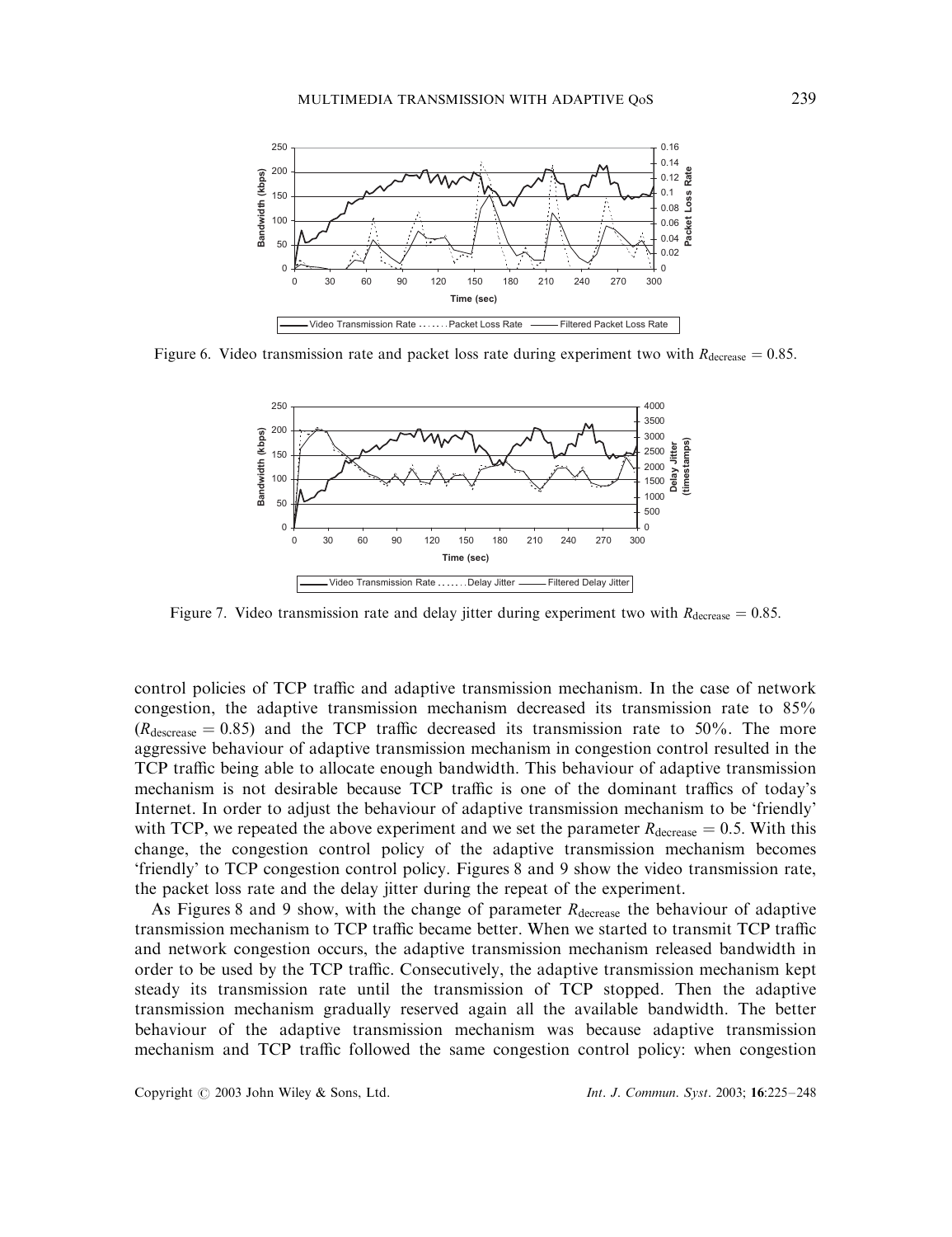

Figure 8. Video transmission rate and packet loss rate during experiment two with  $R_{\text{decrease}} = 0.5$ .



Figure 9. Video transmission rate and delay jitter during experiment two with  $R_{\text{decrease}} = 0.5$ .

occurred, they decreased the transmission rate to 50%. From Figures 8 and 9, it is obvious that both packet loss rate and delay jitter indicates network congestion.

#### 6.2. Multicast transmission

In this section, we present a number of simulations that we made in order to analyse the behaviour of the adaptive transmission mechanism during the multicast transmission of multimedia data with the use of one stream and prove the concept of the proposed mechanism. We implemented our mechanism and ran simulations in the LBNL network simulator ns-2 [32].

Ns-2 is a discrete event simulator targeted at networking research. Ns-2 provides substantial support for simulation of TCP, routing, and multicast protocols over wired and wireless (local and satellite) networks. Ns-2 provides a split-level programming model in which packet processing is done in a systems language while simulation set-up is done in a scripting language. In addition ns-2 with the use of Nam tool [33], supports simple scenario editing and provides visualization output. We choose the ns-2 network simulator for the following reasons: (1) ns-2 provides a network protocol library which support the most of today's Internet protocols, (2) ns-2 network protocol library supports RTP/RTCP protocol in which our implementation is based and (3) ns-2 is a free tool with a big user community and many documentation (manuals, tutorials, discussion lists, etc.) available.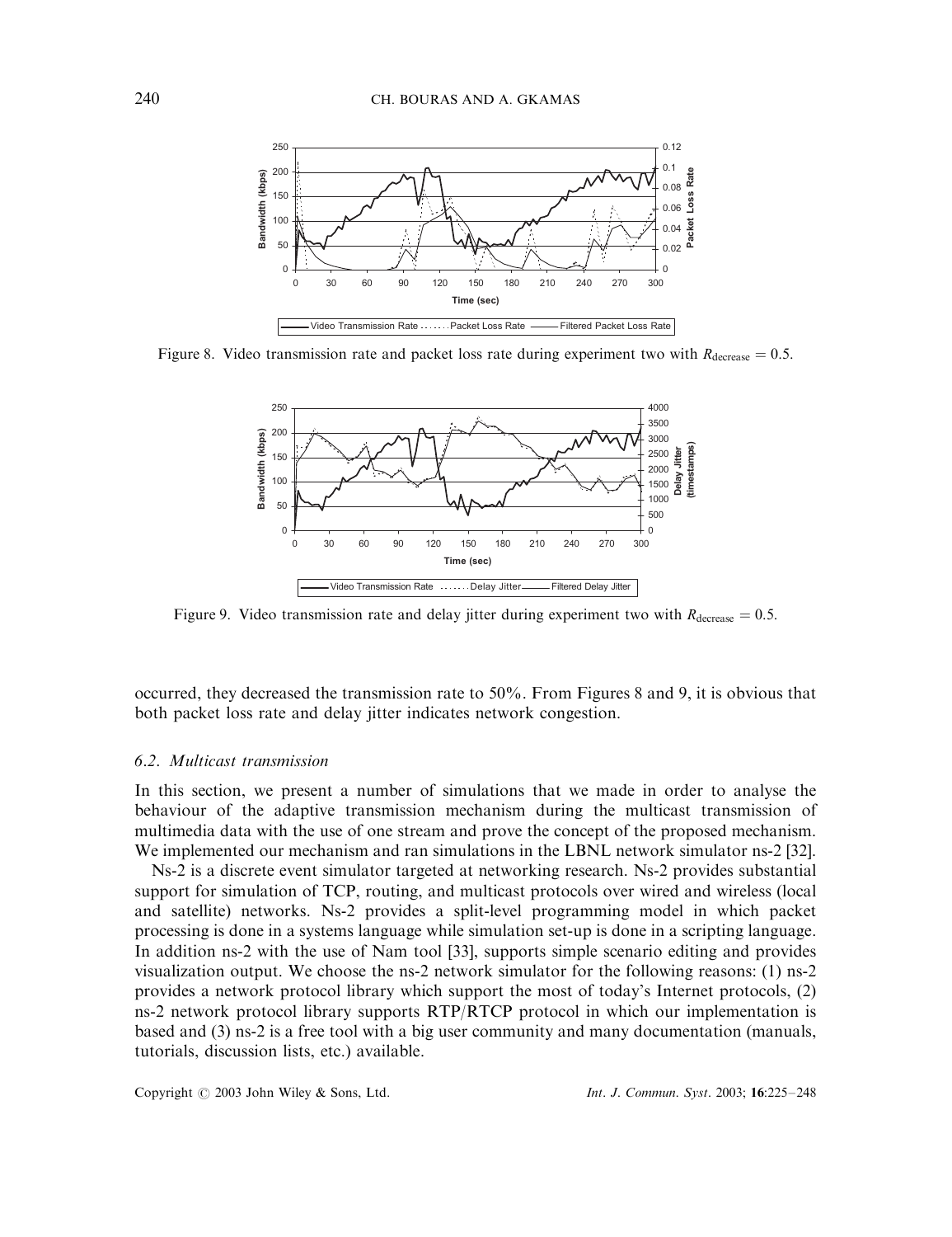We chose to evaluate the multicast operation of the adaptive transmission mechanism through simulation because it is not easy to implement controlled network testbeds with many users in today's Internet. In addition, we have the opportunity to compare the operation of the adaptive transmission mechanism in a network environment and in a simulation environment. As Section 6 shows, the operation of the adaptive transmission mechanism is similar both to the network environment and the simulation environment.

We ran three simulations: (1) multicast transmission of adaptive multimedia in heterogeneous clients, (2) multicast transmission of adaptive multimedia in heterogeneous clients and UDP traffic at the same time and (3) multicast transmission of adaptive multimedia in heterogeneous clients and TCP traffic at the same time. During all the simulations we use the following values for the parameters of our algorithms:  $\alpha = 0.75$ ,  $\beta = 0.8$ ,  $\gamma = 2$ , LR<sub>c</sub> = 0.055, LR<sub>u</sub> = 0.01,  $r_{\text{max}} = 2.000.000 \text{ bps}, r_{\text{min}} = 200.000 \text{ bps}, R_{\text{increase}} = 50.000 \text{ bps}, R_{\text{decrease}} = 0.5 \text{ and } a_i = 1/n, i$  $i = 1...n$ , where *n* is the number of the clients (we obtain these values after a number of experiments in the described topology). During our simulations we had 20 clients.

6.2.1. Simulation one: multicast transmission of adaptive multimedia in heterogeneous clients. Figure 10 shows the topology of this simulation. The bandwidth of each link is given to the simulation topology and varies from 0.5 to 2.0 Mbps. All the links in the simulation topology had a delay of 10 ms, was full duplex and they used the drop-tail  $\vert$  (FIFO) [34] policy to their queue. Tail-drop is a means of avoiding congestion that treats all traffic equally and does not differentiate between classes of service. Queues fill during periods of congestion. When the output queue is full and tail drop is in effect, packets are dropped until the congestion is eliminated and the queue is no longer full. During this simulation, we had one server (S) that multicast multimedia data to a group of 20 clients  $(C1-C20)$  with the use of the adaptive transmission mechanism. Clients C1–C10 were connected to router n2 and clients C11 to C20 were connected to router n3. The clients transmitted RTCP receiver reports with the use of the RTCP adaptive feedback mechanism and the server ran the multicast transmission rate estimation algorithm every 1 s: We ran this simulation for 100 s and the server started transmitting data with transmission rate of 1:5 Mbps: We select this scenario in order to investigate the fairness of the adaptive transmission mechanism in a topology where the excepted behaviour (fairness against a heterogeneous group of receivers) can easily be identified. Other topologies and scenarios where the excepted behaviour can easily be identified can also used.

Figure 11 shows the server transmission rate and the values of the IRF function. When the server started transmitting data with a transmission rate of 1:5 Mbps all the clients, except C1, C2, C3, C11 and C12, encountered dissatisfaction due to packet losses because their available bandwidth was less than 1:5 Mbps: The server started reducing the transmission rate in order to treat with fairness all the clients. The server reduced its transmission rate near to 0:6 Mbps (5th second). At this point, the dissatisfaction that the 'fast' clients (for example C1 or C9) encountered due to unutilized bandwidth was more than the dissatisfaction that the 'slow' (for example C4 or C12) clients encountered due to packet losses. The server started increasing the transmission rate in order to treat with fairness all the clients. At the 15th second the transmission rate of the server was stabilized near 1:0 Mbps and the server maintained this

<sup>}</sup>Drop-tail is the most common queue policy to Internet routers.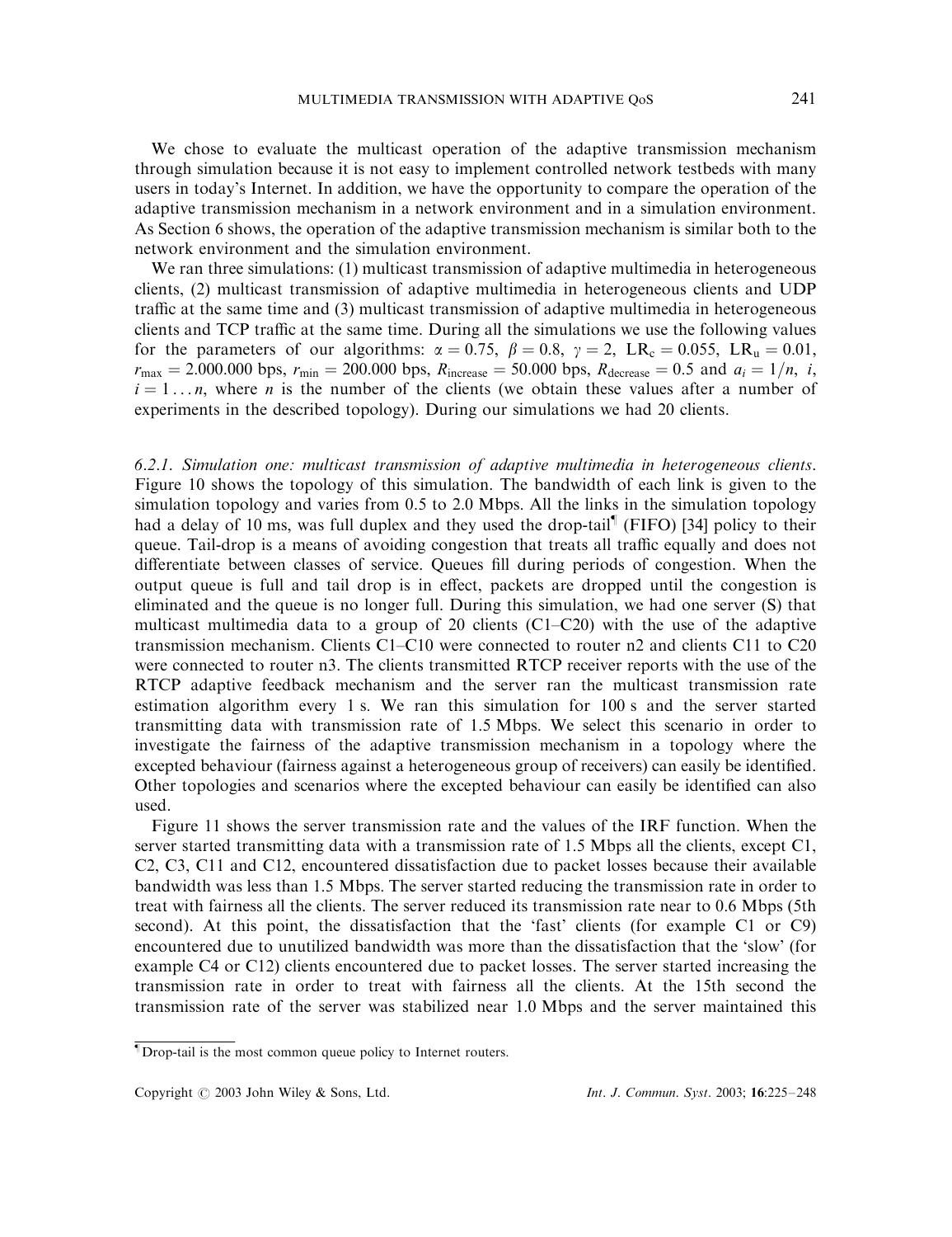

Figure 10. Topology of simulation one.



Figure 11. Server bandwidth and IRF function values of simulation one.

transmission rate until the end of the simulation. At the 15th second the server had found the transmission rate that satisfied most of the group of clients with the current network conditions. In addition from 15th to 100th second the value of IRF function was stable because the server did not change its transmission rate.

The adaptive transmission mechanism behaved well: after some time the server found the transmission rate that satisfied most the group of clients and kept that transmission rate while the network conditions were not changed. In addition, the value of transmission rate  $\sim$  1.0 Mbps) that satisfied most the group of clients was the expected due to the fact that the most of the clients preferred transmission rate of 1:0 Mbps:

6.2.2. Simulation two: multicast transmission of adaptive multimedia in heterogeneous clients and UDP traffic at the same time. Figure 12 shows the topology of this simulation, which is the same as the topology of simulation one, except for that we had added two nodes A and B connected to router n1 and router n3, respectively. We had again one server (S) that multicast multimedia data to a group of 20 clients  $(C1-C20)$  with the use of the adaptive transmission mechanism. Clients C1–C10 were connected to router n2 and clients C11–C20 were connected to router n3. In order to produce UDP traffic, we attached to node A, a constant bit rate (CBR) traffic generator (CBR-source), which transmitted data to a CBR-receiver attached to node B. The CBR-source produced UDP traffic with constant transmission rate of 1:5 Mbps: The clients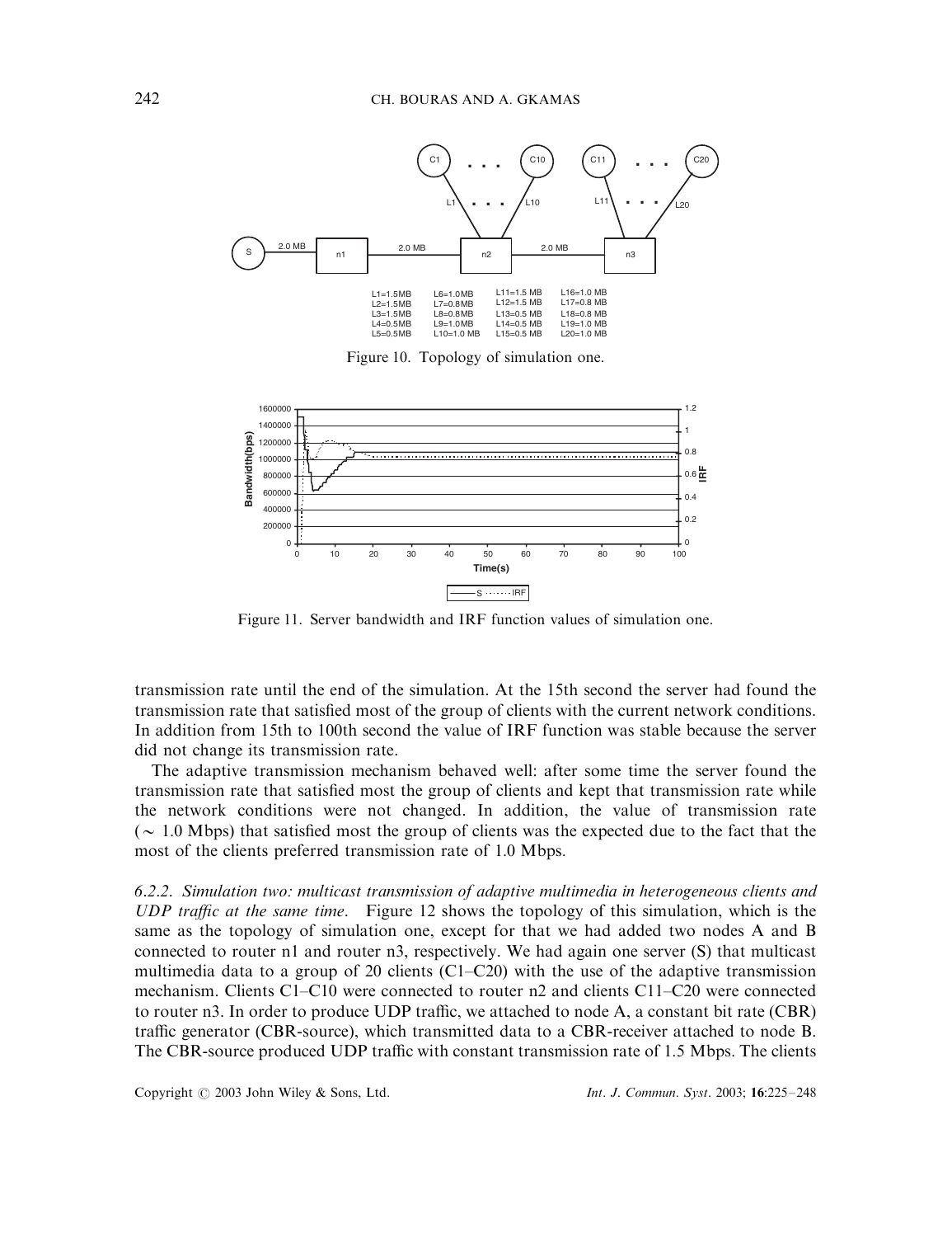

Figure 13. Server bandwidth, UDP-receiver bandwidth and IRF function values of simulation two.

S UDP IRF

transmitted RTCP receiver reports with the use of the RTCP adaptive feedback mechanism and the server ran the multicast transmission rate estimation algorithm every 1 s: We ran this simulation for 100 s and the server started transmitting data with transmission rate of 1.5 Mbps. The CBR-source started the transmission of the data at the 30th second, and stopped the transmission of the data at the 70th second. We select this scenario in order to investigate the proposed mechanism behaviour during heavy congestion condition produced by greedy UDP traffic, which does not implement any congestion control mechanism.

Figure 13 shows the server transmission rate, the CBR-receiver bandwidth and the values of IRF function. The server found the transmission rate that satisfied most the group of clients (15th second) after some initial instability. When the transmission of UDP traffic started (at 30th second), congestion occurs to links between the router n1, n2 and between router n2, n3. The clients preferred smaller transmission rates due to the congestion condition, and the server reduced its transmission rate near 0.5 Mbps and kept this transmission rate for the next 40 s, during which time the transmission of UDP traffic took place. When the transmission of UDP traffic stopped (70th second), the server gradually reserved again the available bandwidth. The value of IRF function was stable when the transmission rate of the server was stable, and floated between 0.77 and 0.97 when the transmission of UDP traffic took place. The IRF function had higher values, when the transmission of the UDP traffic took place, because all the clients encountered packet losses due to congested links between the router n1, n2 and between router n2, n3 and all the clients were satisfied with the small transmission rate that the server selected.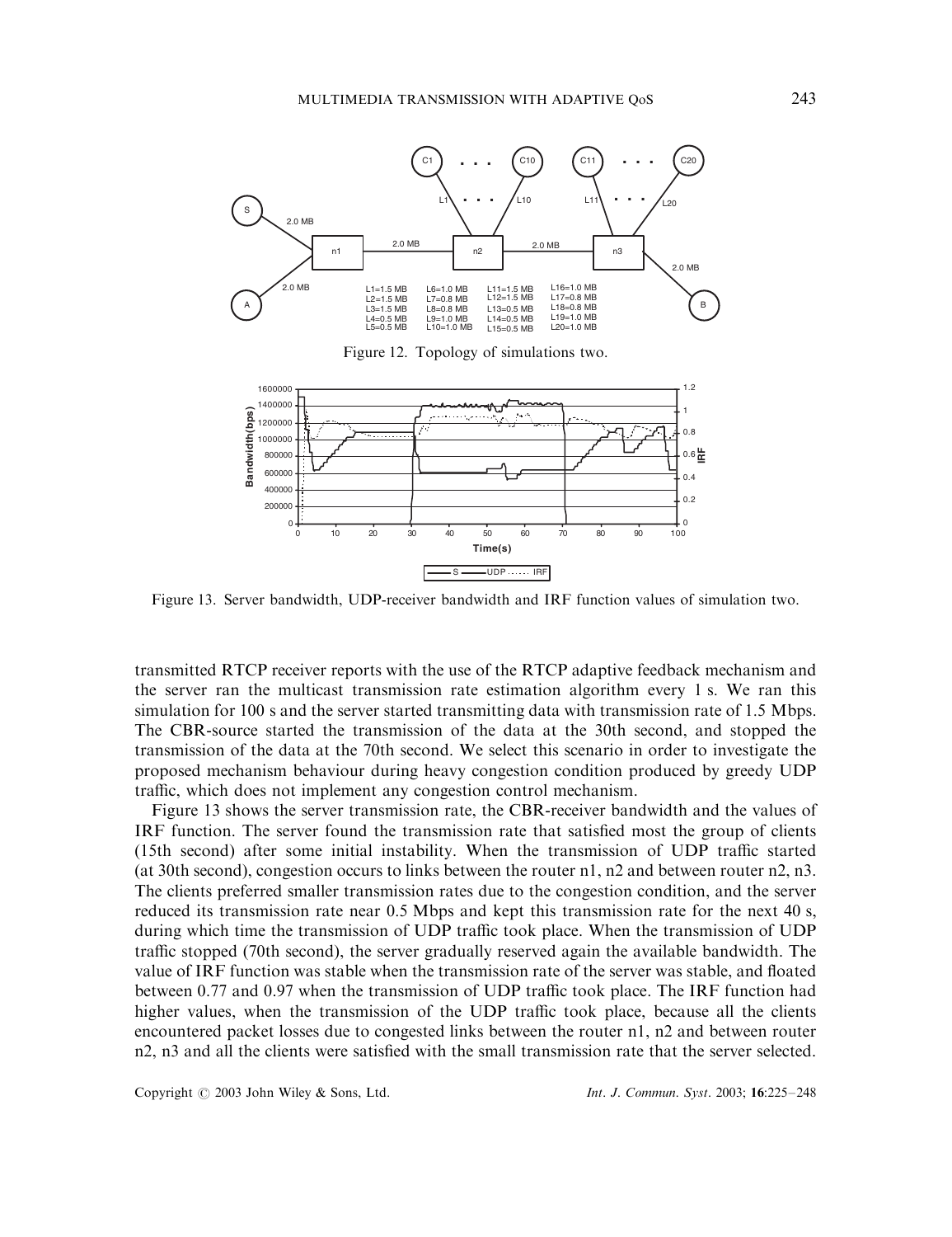It is obvious from Figure 13 that the proposed mechanism has good behaviour during network congestion condition. When the transmission of UDP traffic started, the server reduced its transmission rate and when the transmission of UDP traffic stopped, the server reserved again the available bandwidth.

6.2.3. Simulation three: multicast transmission of adaptive multimedia in heterogeneous clients and TCP traffic at the same time. Figure 14 shows the topology of this simulation, which is the same as the topology of simulation two except that the capacity of some links has changed. We had again one server (S) that multicast multimedia data to a group of 20 clients (C1–C20) with the use of the adaptive transmission mechanism. Clients C1–C10 were connected to router n2 and clients C11–C20 were connected to router n3. In order to produce TCP traffic, we connected to node A and B, an FTP server and an FTP client, respectively. The FTP server transmitted a file to FTP client using '4.3BSD Tahoe TCP' protocol [31]. The clients transmitted RTCP receiver reports with the use of the RTCP adaptive feedback mechanism and the server ran the multicast transmission rate estimation algorithm for every 1 s. We ran this simulation for 100 s and the server started transmitting data with transmission rate of 1:5 Mbps: The transmission of the file from the FTP server to FTP client, started at the 30th second and stopped at the 70th second. We select this scenario in order to investigate the proposed mechanism behaviour during congestion condition produced by TCP traffic, which implements the well-known AIMD congestion control mechanism. Other topologies and scenarios that ensure congestion condition produced by TCP traffic can also be used.

Figure 15 shows the server transmission rate, the TCP source bandwidth and the values of IRF function. The server found the transmission rate that satisfied most of the group of clients (15th second) after some initial instability. When the transmission of TCP source started (at 30th second), congestion occurs to links between the router n1, n2 and between router n2, n3. The clients preferred smaller transmission rates due to congestion condition, and the server released bandwidth in order the TCP traffic to use it. When the transmission of the TCP traffic took place, the server realized some bandwidth (about 0:3 Mbps) for a while and reserved it again. When the transmission of TCP traffic stopped (70th second) the server gradually reserved again the available bandwidth. The value of IRF function was stable when the transmission rate of the server was stable and floated between 0.79 and 0.90 when the transmission of TCP traffic



Figure 14. Topology of simulations three.

Copyright  $\odot$  2003 John Wiley & Sons, Ltd. Int. J. Commun. Syst. 2003; 16:225-248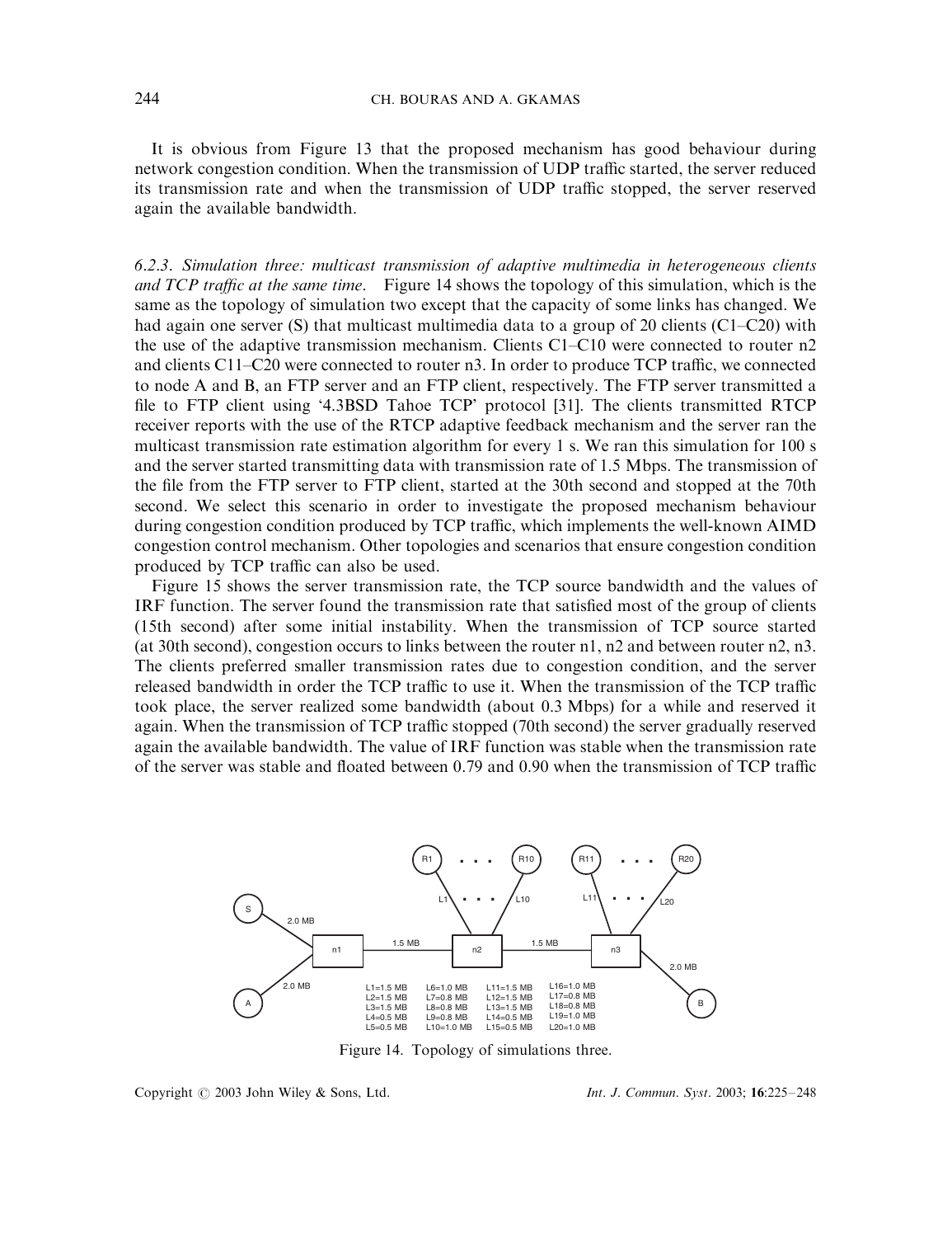

Figure 15. Server bandwidth, TCP source bandwidth and IRF function values of simulation three.

took place, because the transmission of TCP traffic produced instability to the adaptation mechanism and the server changed continually its transmission rate.

It is obvious from Figure 15 that the behaviour mechanism to TCP traffic is 'friendly'. The TCP traffic had transmission rate of more than 0:5 Mbps many times and maximum transmission rate of 0:8 Mbps during the simulation, which is good performance for TCP transmission. In addition, the server many times realized bandwidth and provided it to TCP source and in one case (32nd second) the server realized 0:3 Mbps of its bandwidth. The proposed mechanism had the following drawback: the server's transmission rate during the transmission of TCP traffic was not stable. The server would have ideal behaviour if it reduced its transmission rate and kept it steady while the transmission of TCP traffic took place.

#### 7. CONCLUSION-FUTURE WORK

In this paper, we present a mechanism for unicast and multicast transmission of adaptive multimedia data in a heterogeneous group of clients. The proposed mechanism uses RTP/RTCP protocols for the transmission of multimedia data. We are concentrating on the design of a mechanism for monitoring the network condition and estimating the appropriate rate both for unicast and multicast transmission of multimedia data in order to treat with fairness the clients. In addition, we investigated the behaviour of the proposed mechanism against the dominant transport protocols of today's Internet (TCP and UDP) through a number of experiments and a number of simulations. Through the above experiment and simulations, we draw the following conclusions: (1) the proposed mechanism treats with fairness the group of clients, (2) the proposed mechanism has 'friendly' behaviour to TCP traffic streams and (3) the proposed mechanism behaves well during heavy congestion conditions.

Our future work includes the improvement of the proposed mechanism's behaviour against TCP traffic. In addition, we will investigate the behaviour of the proposed mechanism during the multicast transmission in very large group of clients. The multicast transmission to a very large group of clients encounters the feedback implosion problem [16]. Furthermore, we will investigate the scalability of proposed mechanism and how the proposed mechanism will deal with the feedback implosion problem. Moreover, we plan to extend the proposed mechanism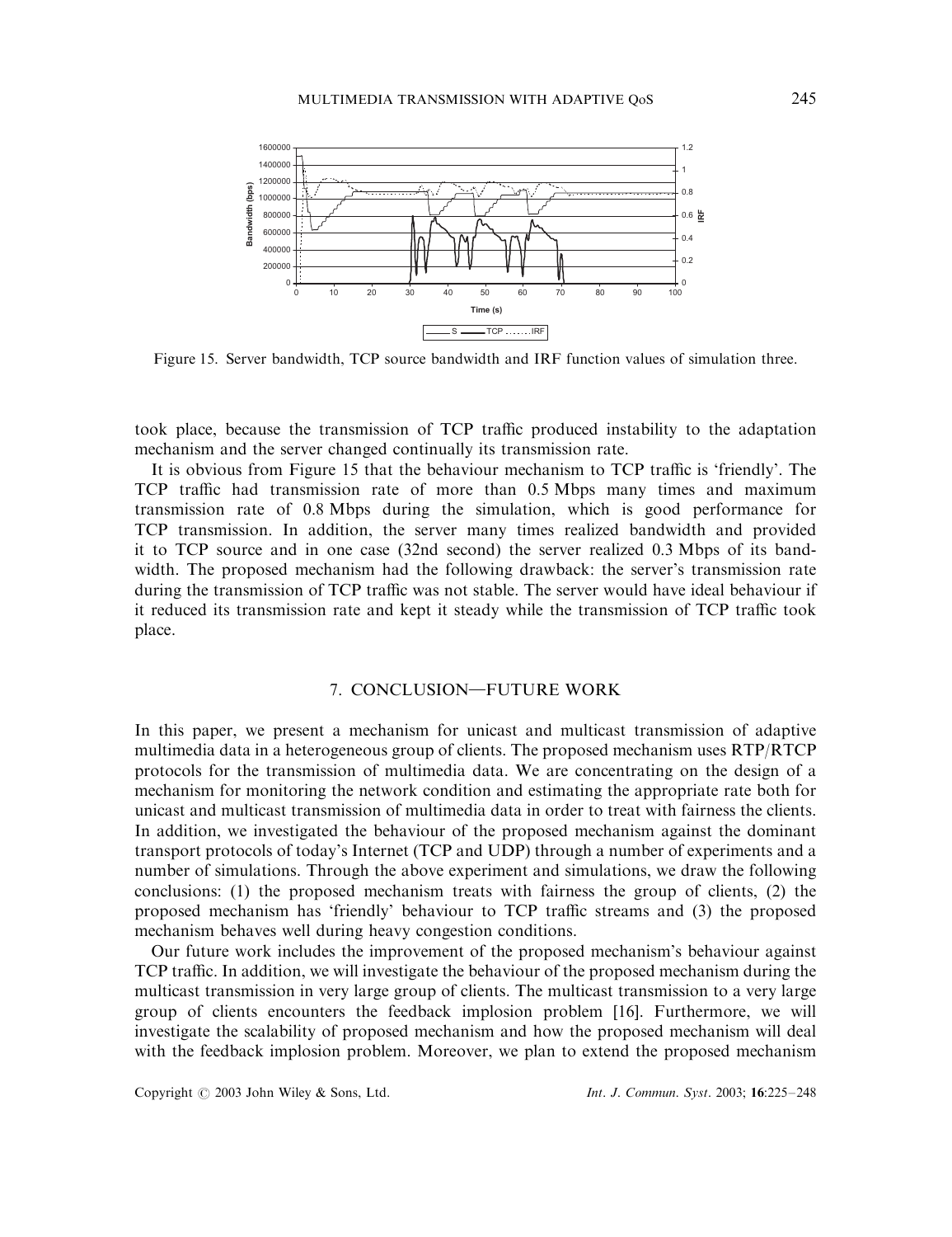with the use of multicast in multiple streams in order to treat with more fairness a heterogeneous group of clients. Finally we intend to enhance the implementation by adding a mechanism in order to dynamically choose and modify the parameters that regulate the aggressiveness of the adaptation.

#### **REFERENCES**

- 1. Diot C. On QoS & Traffic Engineering and SLS-related Work by Sprint. Workshop on Internet Design for SLS Delivery, Tulip Inn Tropen, Amsterdam, The Netherlands, 25–26 January 2001.
- 2. Rizzo L. pgmcc: A TCP-friendly single-rate multicast congestion control scheme. Proceedings of SIGCOMM'2000, Stockholm, August 2000.
- 3. Bouras Ch, Gkamas A. A mechanism for multicast multimedia data with adaptive QoS characteristics. Protocols for Multimedia Systems, Enschede, The Netherlands, 17–19 October, 2001.
- 4. Bouras Ch, Gkamas A. Streaming multimedia data with adaptive QoS characteristics. Protocols for Multimedia Systems, Cracow, Poland, 22–25 October, 2000; 129–139.
- 5. Cowan C, Cen S, Walpole J, Pu C. Adaptive methods for distributed video presentation. ACM Computing Surveys 1995; 27(4):580–583 (Symposium on Multimedia).
- 6. Walpole J, Koster R, Cen S, Cowan C, Maier D, McNamee D, Pu C, Steere D, Yu L. A player for adaptive mpeg video streaming over the internet. In Proceedings of the 26th Applied Imagery Pattern Recognition Workshop AIPR-97. SPIE: Washington, DC, October 1997.
- 7. Byers J, Frumin M, Horn G, Luby M, Mitzenmacher M, Roetter A, Shaver W. FLID-DL: congestion control for layered multicast. In Proceedings of NGC 2000, November 2000; 71–81.
- 8. Jacobs S, Eleftheriadis A. Real-time video on the web using dynamic rate shaping. Department of Electrical Engineering, Columbia University, New York, NY 10027.
- 9. Hess CK. Media streaming protocol: an adaptive protocol for the delivery of audio and video over the internet. Master's Thesis, University of Illinois, Urbana-Champaign, 1998.
- 10. Rejaie R, Estrin D, Handley M. Quality adaptation for congestion controlled video playback over the internet. In Proceedings of ACM SIGCOMM '99, Cambridge, September 1999.
- 11. Jacobs S, Eleftheriadis A. Adaptive video applications for non-QoS networks. Proceedings of the 5th International Workshop on Quality of Service (IWQoS'97), Columbia University, New York, USA, 1997; 161-165.
- 12. Ramanujan R, Newhouse J, Kaddoura M, Ahamad A, Chartier E, Thurber K. Adaptive streaming of MPEG video over IP networks. Proceedings of the 22nd IEEE Conference on Computer Networks (LCN'97), November 1997.
- 13. Vandalore B, Feng W, Jain R, Fahmy S. A survey of application layer techniques for adaptive streaming of multimedia. Real Time Imaging 2001; 7(3):221–235.
- 14. Floyd S, Fall K. Promoting the use of end-to-end congestion control in the internet. IEEE/ACM Transactions on Networking 1999; 7(4):458–472.
- 15. Widmer J, Denda R, Mauve M. A survey on TCP-friendly congestion control mechanisms. Special Issue of the IEEE Network Magazine, Control of Best Effort Traffic, 2001.
- 16. Bolot JC, Toilette T, Wakeman I. Scalable feedback control for multicast video distribution in the internet. In Proceedings of SIGCOMM 1994, ACM SIGCOMM, London, England, August 1994; 139–146.
- 17. Sisalem D. Fairness of adaptive multimedia applications. 1998 IEEE International Conference on Communications. Conference Record (Affiliated with SUPERCOMM'98 IEEE), 1998; 791–796.
- 18. Jiang T, Ammar W, Zegura EM. Inter-receiver fairness: a novel performance measure for multicast ABR sessions. SIGMETRICS 1998; 202–211.
- 19. Pandhye J, Kurose J, Towsley D, Koodli R. A model based TCP-friendly rate control protocol. Proceedings of the International Workshop on Network and Operating System Support for Digital Audio and Video (NOSSDAV), Basking Ridge, NJ, June 1999.
- 20. Widmer J, Handley M. Extending equation-based congestion control to multicast applications. Proceedings of ACM SIGCOMM, San Diego, CA, August 2001.
- 21. Jiang T, Zegura EW, Ammar M. Inter-receiver fair multicast communication over the internet. In *Proceedings of the* 9th International Workshop on Network and Operating Systems Support for Digital Audio and Video (NOSSDAV), June 1999; 103–114.
- 22. Cheung SY, Ammar M, Xue L. On the use of destination set grouping to improve fairness in multicast video distribution. In Proceedings of INFOCOM 96, March 1996, San Fransisco, Georgia tech, College of Computing, Technical Report GIT-CC-95-25, July 1995.
- 23. McCanne S, Jacobson V. Receiver-driven layered multicast. 1996 ACM Sigcomm Conference, August 1996; 117–130.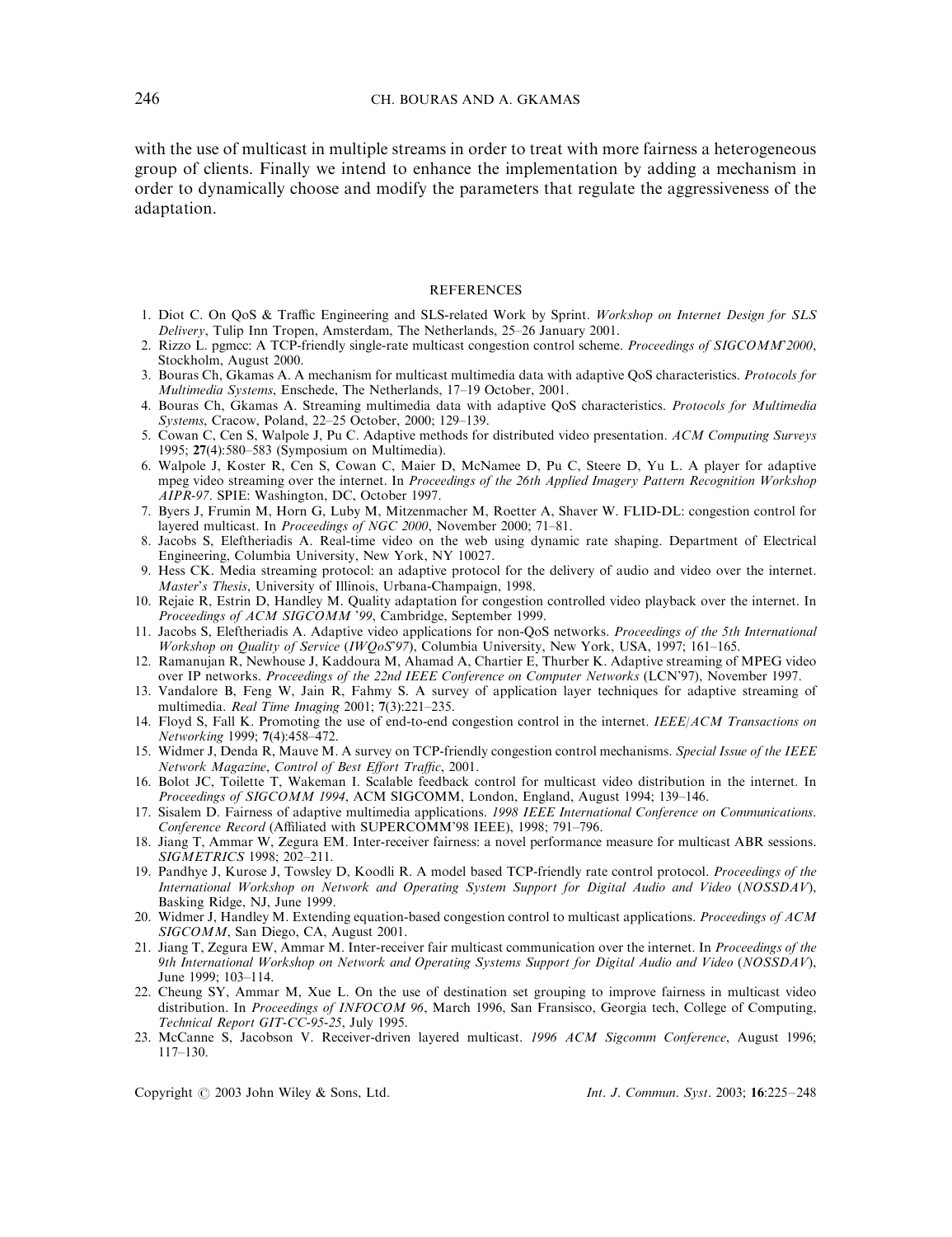- 25. Vickers BJ, Albuquerque CVN, Suda T. Adaptive multicast of multi-layered video: rate-based and creditbased approaches. Proceedings of IEEE Infocom, March 1998.
- 26. Tsaoussidis V, Wei S. Reliability/Throughput/Jitter Tradeoffs For Real-time Transport Protocols. Department of Computer Science.
- 27. Li X, Ammar MH, Paul S. Video Multicast over the Internet IEEE Network Magazine, April 1999.
- 28. Sisalem D, Wolisz A. LDA+TCP-friendly adaptation: a measurement and comparison study. In 10th International Workshop on Network and Operating Systems Support for Digital Audio and Video (NOSSDAV'2000), Chapel Hill, NC, USA, 25–28 June, 2000.
- 29. Shculzrinne H, Casner, Frederick, Jacobson. RTP: A transport protocol for real-time applications. RFC 1889, IETF, January 1996.
- 30. Java Media Framework: http://java.sun.com/products/java-media/jmf/index.html
- 31. Stevens W. TCP Slow start, congestion avoidance, fast retransmit and fast recovery algorithms. RFC 2001, January 1997.
- 32. McCanne S, Floyd S. The UCB/LBNL network simulator, software online. http://www.isi.edu/nsnam/ns/
- 33. Estrin D et al. Network visualization with the VINT network animator, Nam. Technical Report 99-703, Department of Computer Science, University of Southern California, Los Angeles, 1999.
- 34. First-in, First-out (FIFO) Queuing: http://www.juniper.net/techcenter/techpapers/200020-01.html
- 36. Busse I, Deffner B, Schulzrinne H. Dynamic QoS control of multimedia applications based on RTP. Computer Communications 1996; 19(1):49–58.
- 39. Goyal P, Vin H, Shen C, Shenoy P. A reliable adaptive network protocol for video transport. Technical Report UTEXAS CS//CSTR-95-18, The University of Texas at Austin, Department of Computer Sciences, July 1995.
- 40. Keshav S. REAL: a network simulator. Technical Report 88/472, University of California, Berkeley, 1988.
- 41. Mundur P, Sood A, Simon R. Network Delay Jitter and Client Buffer Requirements in Distributed Video-on-Demand Systems. Department of Computer Science, George Mason University, Fairfax, VA 22030.
- 42. Rejaie R, Handley M, Estrin D. Architectural considerations for playback of quality adaptive video over the Internet. Technical Report 98-686, USC-CS, November 1998.
- 43. Smith HM, Mutka MW, Rover DT. A feedback based rate control algorithm for multicast transmitted video conferencing. Journal of High Speed Networks 1999; 7(3–4):259–279.

#### AUTHORS' BIOGRAPHIES



Christos Bouras obtained his Diploma and PhD from the Computer Science and Engineering Department of Patras University (Greece). He is currently an Assistant Professor in the above department. He is also a scientific advisor of Research Unit 6 and director of Networking Technologies Sector, in Computer Technology Institute (CTI), Patras, Greece. His research interests include Networks and Protocols, Educational Technology, Telematics and New Services. He has extended professional experience in Design and Analysis of Networks, Protocols, Telematics and New Services. He has published 130 papers in various well-known refereed conferences and journals. He is a co-author of five books in Greek. He has been a PC member and referee in various international journals and conferences. He has participated in R&D projects such as RACE, ESPRIT, TELEMATICS, EDUCATIONAL MULTI-MEDIA, ISPO, EMPLOYMENT, ADAPT, STRIDE,

EUROFORM, IST, GROWTH and others. He is also a member of team of experts in the Greek Research and Technology Network (GRNET), ACM, IEEE, EDEN, AACE and New York Academy of Sciences.